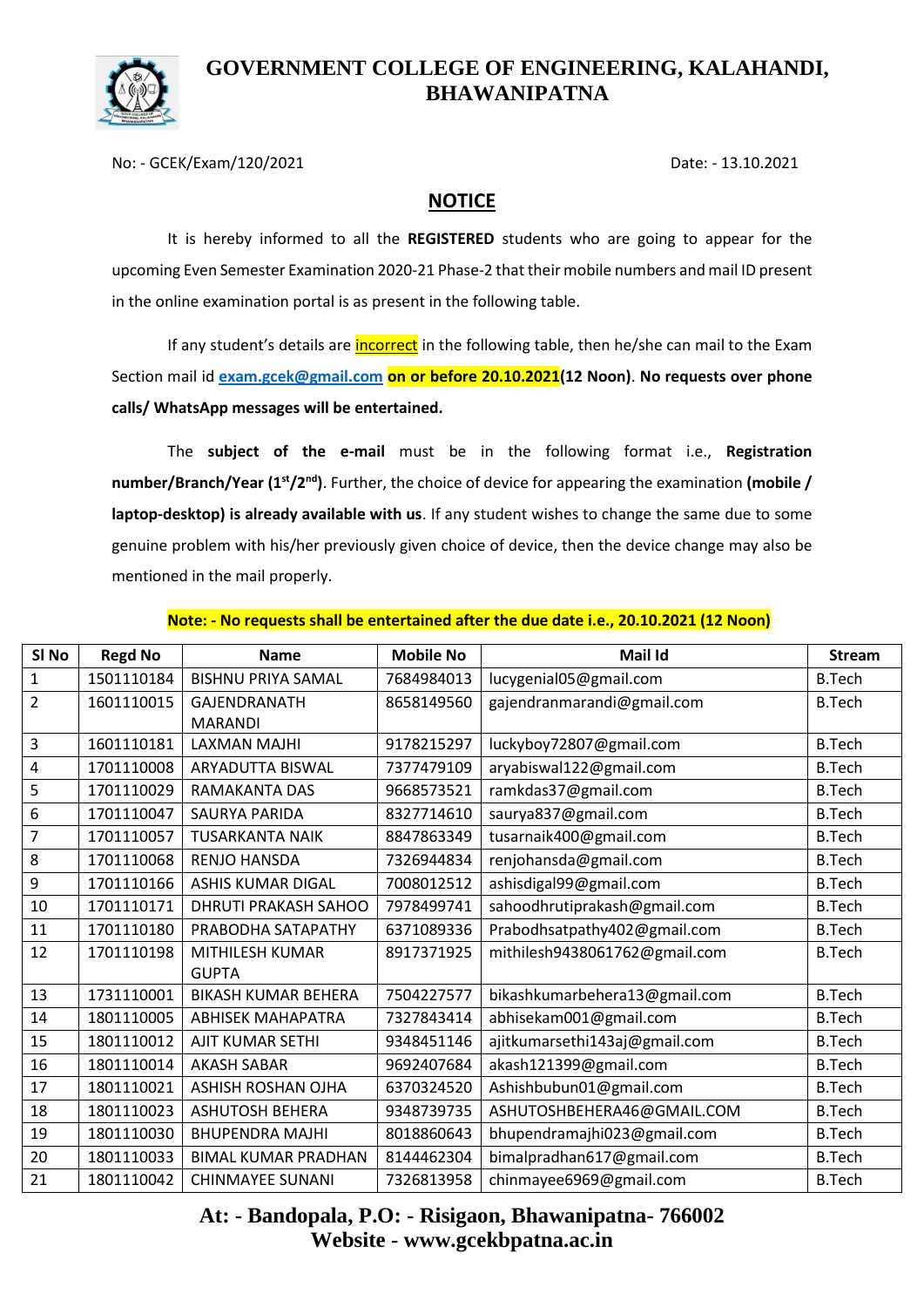

| 22       | 1801110057 | <b>KRISHNA KUMAR</b>       | 7978274381 | Krishzodiac7777@gmail.com       | <b>B.Tech</b> |
|----------|------------|----------------------------|------------|---------------------------------|---------------|
| 23       | 1801110059 | <b>KUMAR PRABIN PARIDA</b> | 8342853031 | kumarprabin2014@gmail.com       | <b>B.Tech</b> |
| 24       | 1801110061 | <b>MADHURI MISHRA</b>      | 6370859435 | madhurimaddymoney@gmail.com     | <b>B.Tech</b> |
| 25       | 1801110062 | <b>MADHUSMITA NATH</b>     | 8117869128 | Jyotirmayasamal7@gmail.com      | <b>B.Tech</b> |
| 26       | 1801110069 | NISHIKANTA NAYAK           | 7873757504 | sforsanu69@gmail.com            | <b>B.Tech</b> |
| 27       | 1801110077 | PRAMIT PRASAD              | 6372142255 | pramitpradhan08@gmail.com       | <b>B.Tech</b> |
|          |            | PRADHAN                    |            |                                 |               |
| 28       | 1801110086 | <b>ROHIT GUPTA</b>         | 7077429917 | rockrohit1812@gmail.com         | <b>B.Tech</b> |
| 29       | 1801110093 | <b>SAMBIT DAS</b>          | 9078783259 | sambitdas213@gmail.com          | <b>B.Tech</b> |
| 30       | 1801110094 | SAMBIT KUMAR BEHERA        | 7978041210 | supersambit508@gmail.com        | <b>B.Tech</b> |
| 31       | 1801110104 | SATYA PRAKASH              | 9348697870 | satyaprakash32k@gmail.com       | <b>B.Tech</b> |
|          |            | PATTANAIK                  |            |                                 |               |
| 32       | 1801110107 | SARATSING BARIK            | 8280149948 | ssbarik00@gmail.com             | <b>B.Tech</b> |
| 33       | 1801110114 | <b>SK NAZIM AKHTAR</b>     | 7750814073 | nazimakhtar002@gmail.com        | <b>B.Tech</b> |
| 34       | 1801110116 | SOMYAJIT SWAIN             | 9348537977 | swainsomyajit119@gmail.com      | <b>B.Tech</b> |
| 35       | 1801110120 | <b>SOURAV KUMAR</b>        | 6370159271 | sourav.rockzz0@gmail.com        | <b>B.Tech</b> |
|          |            | <b>MUDULI</b>              |            |                                 |               |
| 36       | 1801110130 | <b>SUSANT HARIJAN</b>      | 9937712503 | Susantahial993@gmail.com        | <b>B.Tech</b> |
| 37       | 1801110134 | <b>SWAYANSHU PATI</b>      | 8280939953 | patiswayanshu99@gmail.com       | <b>B.Tech</b> |
| 38       | 1821110012 | ASHIS KUMAR BANARJEE       | 8917210609 | ashisbanarjee45@gmail.com       | <b>B.Tech</b> |
| 39       | 1821110014 | <b>ASHISH PANIGRAHI</b>    | 8249147327 | ashishpanigrahi650@gmail.com    | <b>B.Tech</b> |
| 40       | 1821110027 | <b>BIKRAM BISWAL</b>       | 9337768487 | bikrambiswal273@gmail.com       | <b>B.Tech</b> |
| 41       | 1821110041 | <b>DILLIP KUMAR NAIK</b>   | 9348409342 | dilliputk@gmail.com             | <b>B.Tech</b> |
| 42       | 1821110072 | PRAKASH MOHAN TARAI        | 6370842292 | prakashsai2020@gmail.com        | <b>B.Tech</b> |
| 43       | 1821110099 | SATYAJEET MOHANTY          | 8847885202 | satyajeetmohant647@gmail.com    | <b>B.Tech</b> |
| 44       | 1831110065 | MUNINDRA KUMAR             | 7609967390 | munindrakumarsahoo123@gmail.com | <b>B.Tech</b> |
| 45       | 1831110066 | SAHOO<br>NIHARIKA DALAI    | 6371734667 |                                 | <b>B.Tech</b> |
|          |            |                            |            | niharika.cse2107@gmail.com      |               |
| 46<br>47 | 1901110001 | <b>ABINASH SAMAL</b>       | 8144459661 | avinashsamal543@gmail.com       | <b>B.Tech</b> |
|          | 1901110002 | ANIRUDH PRADHAN            | 8249458009 | anirudhpradhan80@gmail.com      | <b>B.Tech</b> |
| 48       | 1901110003 | <b>ASHUTOSH PANDEY</b>     | 7008085791 | pashutosh296@gmail.com          | <b>B.Tech</b> |
| 49       | 1901110004 | AYUSHMAN SATAPATHY         | 9348645143 | gsatapathy23@gmail.com          | <b>B.Tech</b> |
| 50       | 1901110005 | <b>BHAGYASHREE SWAIN</b>   | 9348925110 | bhagyashreeswain642@gmail.com   | <b>B.Tech</b> |
| 51       | 1901110006 | <b>BIPIN KISHOR SA</b>     | 6372661594 | bipinsakishor@gmail.com         | <b>B.Tech</b> |
| 52       | 1901110007 | <b>BISWAJIT SWAIN</b>      | 7205482848 | rohanswain555@gmail.com         | <b>B.Tech</b> |
| 53       | 1901110008 | DEBIPRASAD PRADHAN         | 7735061651 | pdebiprasad49@gmail.com         | <b>B.Tech</b> |
| 54       | 1901110009 | <b>DIBYA RANJAN PUHAN</b>  | 9078515347 | dibyaranjan513@gmail.com        | <b>B.Tech</b> |
| 55       | 1901110010 | <b>DINESH TETE</b>         | 6370011046 | dineshtete719@gmail.com         | <b>B.Tech</b> |
| 56       | 1901110011 | EKALABYA PRADHAN           | 7978443720 | 511ekalabya.pradhan@gmail.com   | <b>B.Tech</b> |
| 57       | 1901110012 | <b>GLADIATOR SABAR</b>     | 7853989664 | gladiatorsabar020202@gmail.com  | <b>B.Tech</b> |
| 58       | 1901110013 | <b>GOURINATH SAHOO</b>     | 9348438191 | gourinathjuju@gmail.com         | <b>B.Tech</b> |
| 59       | 1901110014 | <b>JASHOBANTA SINGH</b>    | 6372990780 | rchhatria494@gimal.com          | <b>B.Tech</b> |
|          |            | <b>CHHATRIA</b>            |            |                                 |               |
| 60       | 1901110015 | JYOTI PRASAD PATRA         | 8144030060 | jyotiprasadpatra89@gmail.com    | <b>B.Tech</b> |
| 61       | 1901110016 | LELIN DANDASENA            | 7682879227 | lelindandasena@gmail.com        | <b>B.Tech</b> |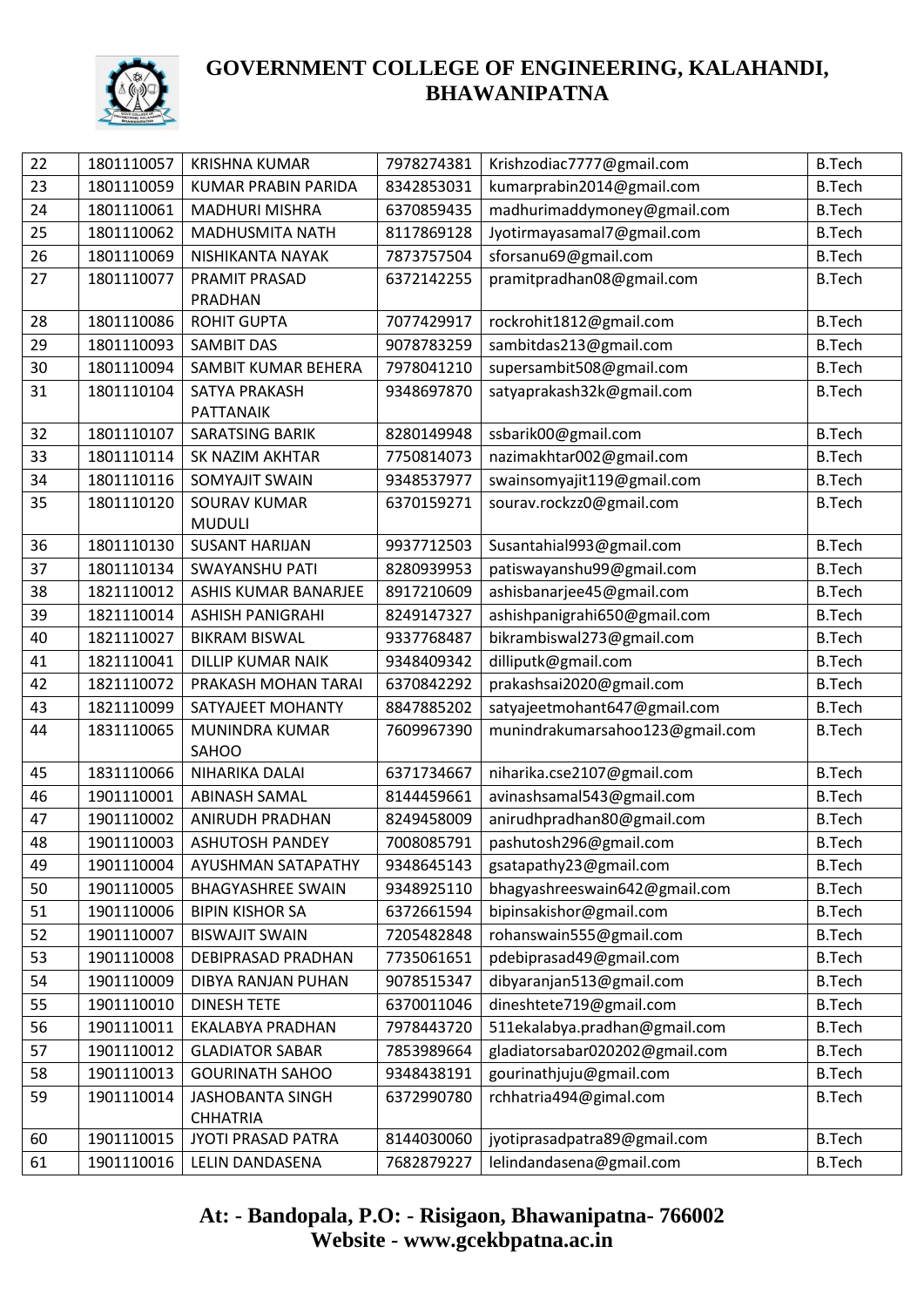

| 62  | 1901110017 | <b>MAMASHREE NAIK</b>      | 9861220109 | aynapriyanshi01@gmail.com            | <b>B.Tech</b> |
|-----|------------|----------------------------|------------|--------------------------------------|---------------|
| 63  | 1901110018 | <b>MANORANJAN SAHOO</b>    | 8480676301 | Manoranjansahoo837@gmail.com         | <b>B.Tech</b> |
| 64  | 1901110019 | <b>MIHIR NAYAK</b>         | 9348479809 | mihirn112@gmail.com                  | <b>B.Tech</b> |
| 65  | 1901110020 | <b>MOHAN SINGH MAJHI</b>   | 7894096873 | Mohansinghmajhi7890@gmail.com        | <b>B.Tech</b> |
| 66  | 1901110021 | <b>NAIMISH KUMAR</b>       | 9348662050 | naimishpadhan318@gmail.com           | <b>B.Tech</b> |
|     |            | <b>PADHAN</b>              |            |                                      |               |
| 67  | 1901110022 | <b>OMKAR BENIA</b>         | 8658579937 | beniaomkar@gmail.com                 | <b>B.Tech</b> |
| 68  | 1901110023 | PRAJAKTA SATAPATHY         | 6372002652 | prajaktasatapathy@gmail.com          | <b>B.Tech</b> |
| 69  | 1901110024 | PRIYANKA MOHANTA           | 9777528128 | priyankamohanta631@gmail.com         | <b>B.Tech</b> |
| 70  | 1901110025 | RABINDRA MAJHI             | 7735097966 | rabindramajhirabindramajhi@gmail.com | <b>B.Tech</b> |
| 71  | 1901110027 | RAJAT KUMAR MEHER          | 8342888964 | rajatmeher16@gmail.com               | <b>B.Tech</b> |
| 72  | 1901110028 | RAKESH KUMAR SAMAL         | 7735048245 | rakeshsamal927@gmail.com             | <b>B.Tech</b> |
| 73  | 1901110029 | <b>RITIK PATEL</b>         | 9348209055 | patelritik030@gmail.com              | <b>B.Tech</b> |
| 74  | 1901110030 | SATYAM SUBHAM              | 6371398055 | ssmjalsubham642@gmail.com            | <b>B.Tech</b> |
|     |            | <b>SUNDARAM JAL</b>        |            |                                      |               |
| 75  | 1901110031 | SHEETAL DORA               | 7751048723 | sheetaldora3333@gmail.com            | <b>B.Tech</b> |
| 76  | 1901110032 | SIDDHARTHA KUMAR           | 7684871953 | Siddharthakumar7684@gmail.com        | <b>B.Tech</b> |
|     |            | SAHOO                      |            |                                      |               |
| 77  | 1901110033 | <b>SONALI SAHU</b>         | 9078512086 | ssonalisahu2018@gmail.com            | <b>B.Tech</b> |
| 78  | 1901110034 | <b>SOUMYA RANJAN</b>       | 8480327084 | soumyaranjantripathy44@gmail.com     | <b>B.Tech</b> |
|     |            | <b>TRIPATHY</b>            |            |                                      |               |
| 79  | 1901110035 | SOURAV GOUD                | 7855067704 | rakeshgoud457@gmail.com              | <b>B.Tech</b> |
| 80  | 1901110036 | <b>SRUSTI BEHERA</b>       | 9348301905 | srustibehera25@gmail.com             | <b>B.Tech</b> |
| 81  | 1901110037 | <b>SUBHASISH MUDULI</b>    | 9861693675 | subhasishmuduli78@gmail.com          | <b>B.Tech</b> |
| 82  | 1901110038 | <b>SUBODH RANJAN BISI</b>  | 9178909388 | bisisubodh1999@gmail.com             | <b>B.Tech</b> |
| 83  | 1901110039 | <b>SWADHIN MOHANTY</b>     | 7978023435 | swadhinmohanty43@gmail.com           | <b>B.Tech</b> |
| 84  | 1901110040 | PRANATI SUNA               | 6372512453 | sunapranati@gmail.com                | <b>B.Tech</b> |
| 85  | 1901110041 | SHANISCHAR DAS             | 8455893445 | shanischardas123@gmail.com           | <b>B.Tech</b> |
| 86  | 1901110042 | SRABANI GOUDA              | 9114626962 | srabanibipin@gmail.com               | <b>B.Tech</b> |
| 87  | 1901110043 | <b>ABHISEK NAYAK</b>       | 9668102400 | abhiseknayak794@gmail.com            | <b>B.Tech</b> |
| 88  | 1901110044 | <b>ABHISEK SAMAL</b>       | 9937962984 | avksmlavk@gmail.com                  | <b>B.Tech</b> |
| 89  | 1901110045 | ARADHANA TRIPATHY          | 7735509959 | Aradhanatripathy2405@gmail.com       | <b>B.Tech</b> |
| 90  | 1901110046 | ARMAN KUMAR DEBATA         | 7978621011 | armandebata2001@gmail.com            | <b>B.Tech</b> |
| 91  | 1901110047 | <b>ARUNAV SUTAR</b>        | 9938200676 | arunavsutar@gmail.com                | <b>B.Tech</b> |
| 92  | 1901110048 | <b>ASUTOSH SAHOO</b>       | 9348405608 | sasutosh71@gmail.com                 | <b>B.Tech</b> |
| 93  | 1901110049 | <b>BHABANI SANKAR GIRI</b> | 7735275130 | bhabanishankar137@gmail.com          | <b>B.Tech</b> |
| 94  | 1901110050 | <b>BISWAJIT DASH</b>       | 7008337493 | 0584papu.biswajitdash@gmail.com      | <b>B.Tech</b> |
| 95  | 1901110051 | BRAHMANANDA BEHERA         | 7873827660 | beherabrahmananda77@gmail.com        | <b>B.Tech</b> |
| 96  | 1901110052 | CH. SURESH PATRA           | 7873520694 | patrasuresh604@gmail.com             | <b>B.Tech</b> |
| 97  | 1901110053 | <b>DEBASISH BARAD</b>      | 8018395903 | debasish.barad.lipu@gmail.com        | <b>B.Tech</b> |
| 98  | 1901110054 | HEMANANDA PRADHAN          | 7682048830 | hemanandapradhansbp@gmail.com        | <b>B.Tech</b> |
| 99  | 1901110055 | JYOTI RANJAN BHANJA        | 7606996571 | jyotizww@gmail.com                   | <b>B.Tech</b> |
| 100 | 1901110056 | LALBAHADUR PATTANAIK       | 9937715596 | lalbahadurpattanaik@gmail.com        | <b>B.Tech</b> |
| 101 | 1901110057 | MANISHA DASH               | 9861362214 | manishadash0801@gmail.com            | <b>B.Tech</b> |
| 102 | 1901110058 | MANISHA SAHU               | 8144435032 | manishasahu.927@gmail.com            | <b>B.Tech</b> |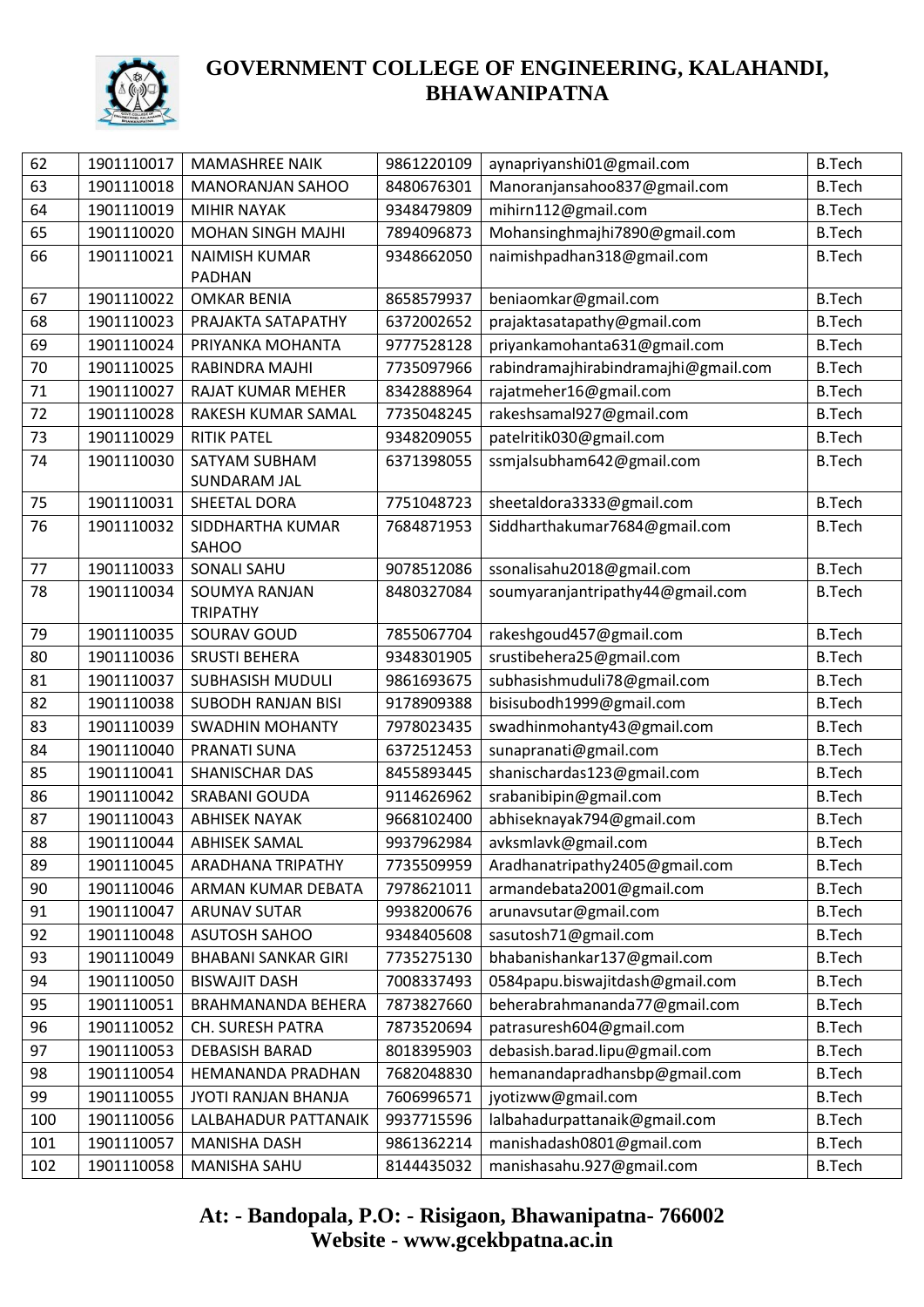

| 103 | 1901110059 | <b>NANDINI SETHI</b>        | 6370659061 | nandinisethi132@gmail.com        | <b>B.Tech</b> |
|-----|------------|-----------------------------|------------|----------------------------------|---------------|
| 104 | 1901110060 | NITYANANDA BEHERA           | 9556846407 | nityanandabehera85132@gmail.com  | <b>B.Tech</b> |
| 105 | 1901110061 | PRADYUMNA KUMAR             | 9337782758 | pradyumnakumar35860@gmail.com    | <b>B.Tech</b> |
|     |            | <b>NAIK</b>                 |            |                                  |               |
| 106 | 1901110062 | PRALAY DUTTA SAW            | 6370085748 | pralaydutta666.pd@gmail.com      | <b>B.Tech</b> |
| 107 | 1901110063 | PRANAB KUMAR SAHU           | 6372740146 | sahupranabkumar167@gmail.com     | <b>B.Tech</b> |
| 108 | 1901110064 | PURUSOTTAM PANDEY           | 9114182378 | pandey.piyus@gmail.com           | <b>B.Tech</b> |
| 109 | 1901110065 | RACHANA MISHRA              | 9040957001 | rachanamishra223@gmail.com       | <b>B.Tech</b> |
| 110 | 1901110066 | <b>RAHUL PRADHAN</b>        | 9777160598 | Pradhanrahul3346@gmail.com       | <b>B.Tech</b> |
| 111 | 1901110067 | <b>RAKESH GAIN</b>          | 7077263388 | rakeshgain47681@gmail.com        | <b>B.Tech</b> |
| 112 | 1901110068 | RATIRANJAN SAHOO            | 9861668455 | sahooratiranjan311@gmail.com     | <b>B.Tech</b> |
| 113 | 1901110069 | ROHIT KUMAR PATRA           | 6372517817 | rohitkpatra2002@gmail.com        | <b>B.Tech</b> |
| 114 | 1901110070 | SACHIN SABYASACHI           | 9938763853 | sachingloomy1441@gmail.com       | <b>B.Tech</b> |
|     |            | <b>BHOI</b>                 |            |                                  |               |
| 115 | 1901110071 | SAIBHAV RANJAN SAHU         | 9437467553 | saibhavsahu4444@gmail.com        | <b>B.Tech</b> |
| 116 | 1901110072 | SHASHWAT SAHU               | 7077992382 | shashwatsahu780@gmail.com        | <b>B.Tech</b> |
| 117 | 1901110073 | <b>SHIVDATT BIBHAR</b>      | 9583240115 | shivdattbibhar23@gmail.com       | <b>B.Tech</b> |
| 118 | 1901110074 | <b>SHREERAM MALLICK</b>     | 8847880812 | shreerammallick5@gmail.com       | <b>B.Tech</b> |
| 119 | 1901110075 | SHYAMASHREE PADHI           | 7735330371 | padhishyamashree@gmail.com       | <b>B.Tech</b> |
| 120 | 1901110076 | <b>SIMRAN SAHU</b>          | 7735518761 | simransahu6616@gmail.com         | <b>B.Tech</b> |
| 121 | 1901110077 | SMRUTIREKHA BEHERA          | 9078721552 | Smrutisonali10@gmail.com         | <b>B.Tech</b> |
| 122 | 1901110078 | SOURAV SHARMA               | 6372744998 | souru7711@gmail.com              | <b>B.Tech</b> |
| 123 | 1901110079 | <b>SUBRAJIT PANDEY</b>      | 9337543151 | SUBHRANIKHIL2001@GMAIL.COM       | <b>B.Tech</b> |
| 124 | 1901110080 | <b>SUBRAT KUMAR SAHU</b>    | 8658118883 | subratkumarsahu55555@gmail.com   | <b>B.Tech</b> |
| 125 | 1901110081 | <b>SUCHAK BARIK</b>         | 9861079219 | suchakb11@gmail.com              | <b>B.Tech</b> |
| 126 | 1901110082 | <b>SUDHANSU SEKHAR</b>      | 8018616238 | sudhansusekharmantu143@gmail.com | <b>B.Tech</b> |
|     |            | <b>MALIK</b>                |            |                                  |               |
| 127 | 1901110083 | <b>SUJAN DAS</b>            | 8102191640 | geniussujan1@gmail.com           | <b>B.Tech</b> |
| 128 | 1901110084 | <b>SUMAN SAHU</b>           | 7008637124 | sahusuman0133@gmail.com          | <b>B.Tech</b> |
| 129 | 1901110085 | <b>SURAJ KU DAS</b>         | 9861015109 | das411456@gmail.com              | <b>B.Tech</b> |
| 130 | 1901110086 | SWADHIN KUMAR DHAL          | 6372868245 | swadhinrc1518@gmail.com          | <b>B.Tech</b> |
| 131 | 1901110087 | <b>SWAGATIKA SAHU</b>       | 9668681604 | Swaglyk123@gmail.com             | <b>B.Tech</b> |
| 132 | 1901110088 | YASOBANTA UPADHYAYA         | 7873987724 | yasobantupadhyaa@gmail.com       | <b>B.Tech</b> |
| 133 | 1901110089 | <b>BHABANI SANKAR SWAIN</b> | 6370447027 | swainbhabani2001@gmail.com       | <b>B.Tech</b> |
| 134 | 1901110090 | DEEPAK KUMAR SAHOO          | 7978509481 | kumar48deepak@gmail.com          | <b>B.Tech</b> |
| 135 | 1901110091 | <b>ABHISEK MINZ</b>         | 8018232535 | abhisekb7777minz@gmail.com       | <b>B.Tech</b> |
| 136 | 1901110092 | ANKUR KUMAR PATEL           | 7077802125 | ankurkumarpatel92@gmail.com      | <b>B.Tech</b> |
| 137 | 1901110093 | <b>BINAY KUMAR</b>          | 9437957743 | binaymangaraj5901@gmail.com      | <b>B.Tech</b> |
|     |            | MANGARAJ                    |            |                                  |               |
| 138 | 1901110094 | <b>DEBENDRA TANTY</b>       | 9861288927 | debendratanty152@gmail.com       | <b>B.Tech</b> |
| 139 | 1901110095 | <b>DINESH KUMAR NAIK</b>    | 7978497069 | naikdinesh618@gmail.com          | <b>B.Tech</b> |
| 140 | 1901110096 | KRISHNAKANTA BEHERA         | 9938215936 | krishnabehera661@gmail.com       | <b>B.Tech</b> |
| 141 | 1901110098 | <b>RITESH TETE</b>          | 7978104657 | teteritesh1999@gmail.com         | <b>B.Tech</b> |
| 142 | 1901110100 | SANJAY KUMAR SAMAL          | 8917202775 | sanjasamal765@gmail.com          | <b>B.Tech</b> |
| 143 | 1901110101 | SHASHIKANTA SAHOO           | 7735700307 | shashisahoo123@gmail.com         | <b>B.Tech</b> |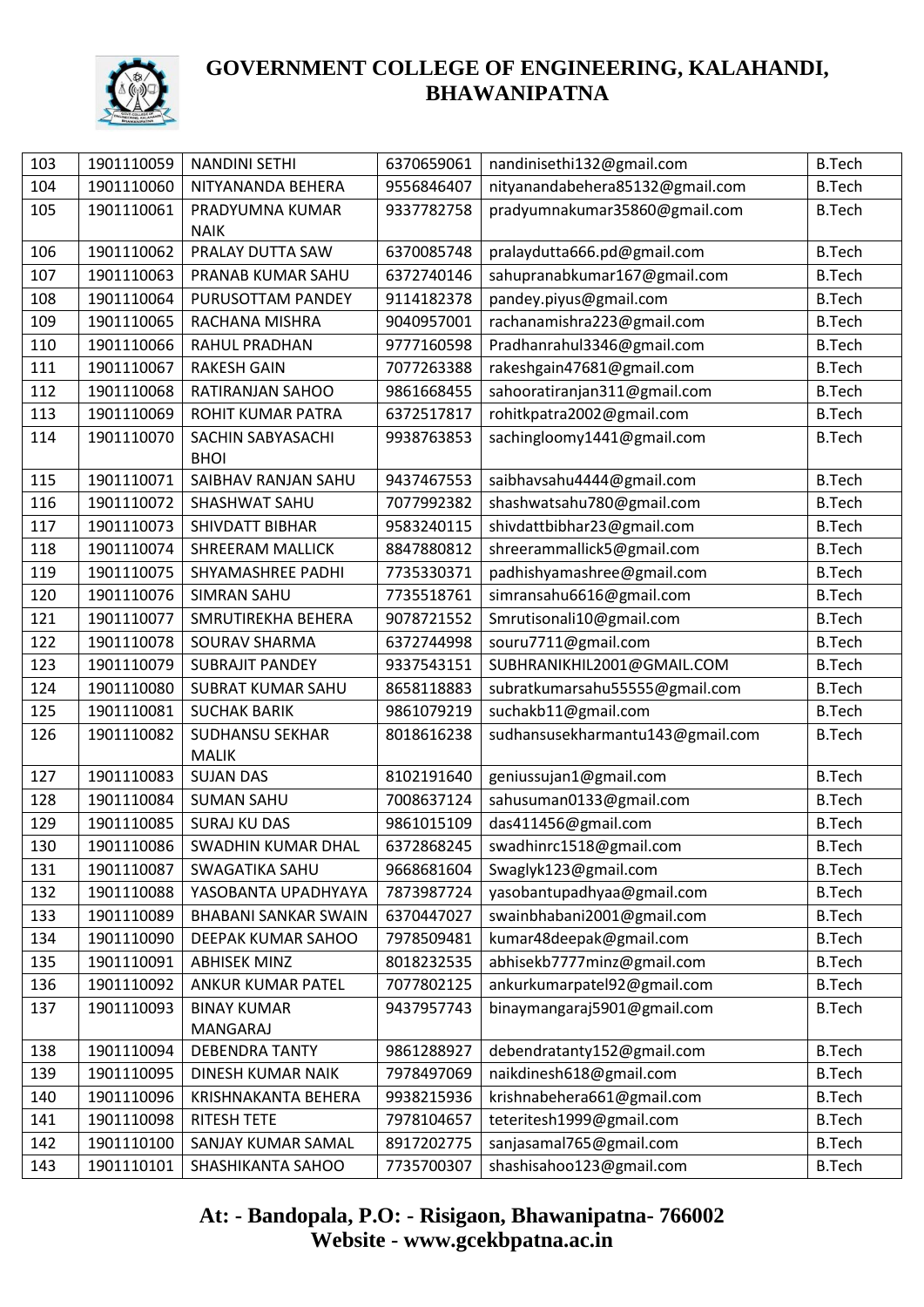

| 144 | 1901110102 | <b>SHRUTI RAY</b>         | 8917455136 | shrutiray13@gmail.com           | <b>B.Tech</b> |
|-----|------------|---------------------------|------------|---------------------------------|---------------|
| 145 | 1901110103 | SHUBHAM CHOWDHURY         | 7008003240 | shubhambiswas.581@gmail.com     | <b>B.Tech</b> |
| 146 | 1901110104 | <b>SHUBHAM KUMAR</b>      | 6370336002 | shubhamlakra627@gmail.com       | <b>B.Tech</b> |
|     |            | LAKRA                     |            |                                 |               |
| 147 | 1901110105 | <b>SMRUTI PANIGRAHI</b>   | 7735064283 | panigrahismruti1@gmail.com      | <b>B.Tech</b> |
| 148 | 1901110106 | SOURAV KUMAR JENA         | 7735655591 | Souravkumar7735@gmail.com       | <b>B.Tech</b> |
| 149 | 1901110107 | <b>SUJIT NAIK</b>         | 9078239386 | sujitnk01@gmail.com             | <b>B.Tech</b> |
| 150 | 1901110108 | <b>SUMAN SAGAR</b>        | 6372747551 | sagarsuman2216@gmail.com        | <b>B.Tech</b> |
| 151 | 1901110109 | <b>SUMUKHA PRADHAN</b>    | 7735683122 | pradhansumukha231@gmail.com     | <b>B.Tech</b> |
| 152 | 1901110110 | <b>SUNIL KUMAR BEHERA</b> | 6371010682 | sunilbehera060@gmail.com        | <b>B.Tech</b> |
| 153 | 1901110111 | <b>SUPRITA PANDA</b>      | 6370097110 | supritapanda17@gmail.com        | <b>B.Tech</b> |
| 154 | 1901110112 | <b>SURYANSHU PATNAIK</b>  | 7008237519 | Suryanshupatnaik4@gmail.com     | <b>B.Tech</b> |
| 155 | 1901110113 | <b>SWETA SNEHASINI</b>    | 7735459901 | swetapanda2311@gmail.com        | <b>B.Tech</b> |
|     |            | <b>PANDA</b>              |            |                                 |               |
| 156 | 1901110114 | <b>TAMANNA SAMANTARAY</b> | 6372942026 | samanataraytamanna29@gmail.com  | <b>B.Tech</b> |
| 157 | 1901110115 | <b>TANUSHREE BADHAI</b>   | 6372510927 | tanushreebadhai@gmail.com       | <b>B.Tech</b> |
| 158 | 1901110116 | <b>SANTOSH KUMAR</b>      | 9348447443 | sahoosantoshkumar847@gmail.com  | <b>B.Tech</b> |
|     |            | SAHOO                     |            |                                 |               |
| 159 | 1901110117 | <b>SUBHRAMSIS DAS</b>     | 7008533580 | subhramsisdas@gmail.com         | <b>B.Tech</b> |
| 160 | 1901110118 | <b>ABHIJIT PANDA</b>      | 6372710190 | abhijitpandasonu.07@gmail.com   | <b>B.Tech</b> |
| 161 | 1901110119 | <b>ABHINASH KHILLO</b>    | 7735454752 | abhinashkhillo03@gmail.com      | <b>B.Tech</b> |
| 162 | 1901110120 | AKASH DEEP SAHU           | 7735377843 | akashdeepsahu4u@gmail.com       | <b>B.Tech</b> |
| 163 | 1901110121 | AKASH KUMAR PADHI         | 8637282772 | akashkumarpadhi111@gmail.com    | <b>B.Tech</b> |
| 164 | 1901110122 | <b>ASMITA HOTA</b>        | 9861047371 | asmitahota05@gmail.com          | <b>B.Tech</b> |
| 165 | 1901110123 | <b>B SUBHAM DORA</b>      | 6370481258 | bsubhamdora@gmail.com           | <b>B.Tech</b> |
| 166 | 1901110124 | <b>BINAY KULLU</b>        | 7606062346 | binaykullu123@gmail.com         | <b>B.Tech</b> |
| 167 | 1901110125 | <b>BISHAL BAL</b>         | 9348212546 | 1315lahsibkhan@gmail.com        | <b>B.Tech</b> |
| 168 | 1901110126 | <b>DEBASISH NAYAK</b>     | 7008775924 | ndebasish936@gmail.com          | <b>B.Tech</b> |
| 169 | 1901110127 | <b>DEBESH SWAIN</b>       | 9337600678 | debeshswain26@gmail.com         | <b>B.Tech</b> |
| 170 | 1901110128 | <b>GANESH PADIHARI</b>    | 8249868751 | ganeshpadihari6538@gmail.com    | <b>B.Tech</b> |
| 171 | 1901110129 | HIMANSHU SEKHAR<br>SAHOO  | 9861177026 | sahoohimanshu19@gmail.com       | <b>B.Tech</b> |
| 172 | 1901110130 | <b>JEEBAN KUMAR</b>       | 7750034229 | jeebankumar639@gmail.com        | <b>B.Tech</b> |
| 173 | 1901110131 | <b>JOGENDRA NAYAK</b>     | 7328879498 | nayakjogendra98@gmail.com       | <b>B.Tech</b> |
| 174 | 1901110132 | <b>KAMAL BAGH</b>         | 7024616795 | bagh.ji.kamal986@gmail.com      | <b>B.Tech</b> |
| 175 | 1901110133 | <b>KRUSHNA PRASAD</b>     | 7735607276 | krushnaprasadmishra3@gmail.com  | <b>B.Tech</b> |
|     |            | <b>MISHRA</b>             |            |                                 |               |
| 176 | 1901110134 | <b>MANAS RANJAN SAHOO</b> | 7751042464 | 2001.manasranjansahoo@gmail.com | <b>B.Tech</b> |
| 177 | 1901110135 | MOHAMMED TAFIQ            | 8917371253 | mohammadtafiq3@gmail.com        | <b>B.Tech</b> |
| 178 | 1901110136 | <b>MUNA HARIJAN</b>       | 6238975793 | munahial9999@gmail.com          | <b>B.Tech</b> |
| 179 | 1901110137 | PARAMESWAR MISHRA         | 7606844383 | mparameswar568@gmail.com        | <b>B.Tech</b> |
| 180 | 1901110138 | R GURUNATH                | 8112130587 | gururockzz01@gmail.com          | <b>B.Tech</b> |
| 181 | 1901110139 | RAHUL PRASAD              | 7751814151 | prasad.rahul081@gmail.com       | <b>B.Tech</b> |
| 182 | 1901110140 | RASHMIRANJAN DAS          | 9861288840 | dasrashmi7008@gmail.com         | <b>B.Tech</b> |
| 183 | 1901110141 | ROHIT KUMAR ROUT          | 7608874222 | routrohit55@gmail.com           | <b>B.Tech</b> |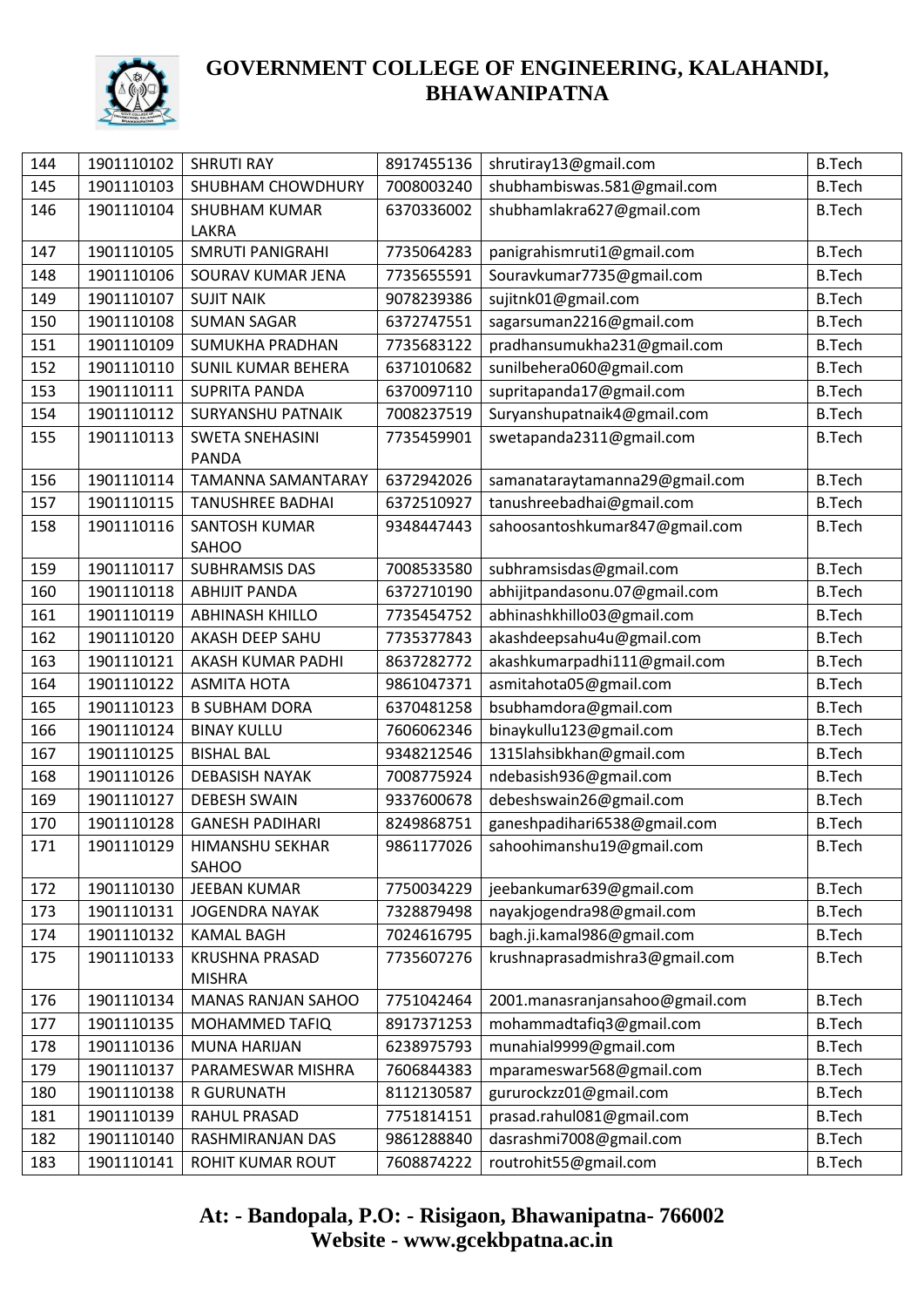

| 184        | 1901110142               | SAMARJIT SAHU                            | 6372893535               | samarjitsahu8@gmail.com          | <b>B.Tech</b> |
|------------|--------------------------|------------------------------------------|--------------------------|----------------------------------|---------------|
| 185        | 1901110143               | <b>SASWAT RANJAN</b>                     | 7991099398               | kumarsaswat83@gmail.com          | <b>B.Tech</b> |
|            |                          | PRADHAN                                  |                          |                                  |               |
| 186        | 1901110144               | SHIBA NANDA NAIK                         | 8249955273               | shibanandanaik18@gmail.com       | <b>B.Tech</b> |
| 187        | 1901110145               | <b>SMITA HASINI PRADHAN</b>              | 9938283884               | hasinismita@gmail.com            | <b>B.Tech</b> |
| 188        | 1901110146               | SOUMYA RANJAN SETHI                      | 8249311657               | soumyaranjansethi01544@gmail.com | <b>B.Tech</b> |
| 189        | 1901110147               | <b>SOURAV DAS</b>                        | 7205674773               | souravdaskk5@gmail.com           | <b>B.Tech</b> |
| 190        | 1901110148               | SOURAV KUMAR SAHOO                       | 8895940364               | sourav.sahoo8895@gmail.com       | <b>B.Tech</b> |
| 191        | 1901110149               | <b>SUSIL KUMAR KHILLO</b>                | 8917323592               | susilkumarkhillo04@gmail.com     | <b>B.Tech</b> |
| 192        | 1901110150               | <b>SWAGAT PATRA</b>                      | 9861043241               | swagat2patra@gmail.com           | <b>B.Tech</b> |
| 193        | 1901110151               | <b>SWETALINA MISHRA</b>                  | 7752085377               | swesilu@gmail.com                | <b>B.Tech</b> |
| 194        | 1901110152               | <b>TUNA SA</b>                           | 8144551844               | tunasa.bph@gmail.com             | <b>B.Tech</b> |
| 195        | 1901110153               | <b>K MANOHAR</b>                         | 8093379737               | manohar3970@gmail.com            | <b>B.Tech</b> |
| 196        | 1901110154               | NARAYANA MAHARANA                        | 6370942090               | maharanan14@gmail.com            | <b>B.Tech</b> |
| 197        | 1901110155               | PRAGYANDIPTA SAHOO                       | 9861001211               | pdsahoo28.sp@gmail.com           | <b>B.Tech</b> |
| 198        | 1901110156               | PRATICK KUMAR DAS                        | 9090033946               | pratickd26@gmail.com             | <b>B.Tech</b> |
| 199        | 1901110157               | SAMBIT KUMAR PATRA                       | 6372934426               | sambitpatra336@gmail.com         | <b>B.Tech</b> |
| 200        | 1901110158               | <b>HRUSHIKESH NAIK</b>                   | 9861604707               | naikhrushikesh13@gmail.com       | <b>B.Tech</b> |
| 201        | 1907110005               | <b>ALOK KUMAR PATEL</b>                  | 7008357847               | alokpatel.cool@gmail.com         | M.Tech        |
| 202        | 1907110006               | <b>KRUSHNA GOPAL</b>                     | 9776782007               | gopalkrushna101@gmail.com        | M.Tech        |
| 203        | 1921110016               | PANIGRAHI<br>POOJA NAG                   | 6372119041               | Poojanag2000@gmail.com           | <b>B.Tech</b> |
| 204        | 1921110032               | <b>GANGADHAR NAYAK</b>                   | 7008294576               | dharganga129@gmail.com           | <b>B.Tech</b> |
| 205        | 1921110035               | PRABHAT KUMAR RANA                       |                          |                                  |               |
|            |                          |                                          | 7978661538               | prabhatrana803@gmail.com         | <b>B.Tech</b> |
| 206<br>207 | 1921110042<br>1921110060 | <b>ABINASH PRUSTY</b>                    | 9337760315<br>8895764167 | abinashpristy@gmail.com          | <b>B.Tech</b> |
|            |                          | <b>HARAPRIYA MOHANTY</b>                 |                          | harapriyamohanty468@gmail.com    | <b>B.Tech</b> |
| 208        | 1921110077               | SNEHALATA BEHERA                         | 9348555204               | sehalatabehera48955@gmail.com    | <b>B.Tech</b> |
| 209        | 1921110085               | <b>SURAJ KUMAR POLAI</b>                 | 7978123952               | surajpolai5@gmail.com            | <b>B.Tech</b> |
| 210        | 1921110145               | <b>SAROJ NATH</b>                        | 8658342093               | nathsaroj25@gmail.com            | <b>B.Tech</b> |
| 211        | 1921110148               | SATYANARAYAN PATRA                       | 8280643316               | psatyanarayan927@gmail.com       | <b>B.Tech</b> |
| 212        |                          | 1921110152   SHEKHAR KUMAR               | 6370587202               | shkhrmahapatra@gmail.com         | <b>B.Tech</b> |
| 213        | 1921110172               | <b>MAHAPATRA</b><br><b>SUSANTA TANTY</b> | 9337401584               | susantatanty04@gmail.com         | <b>B.Tech</b> |
| 214        | 2001110001               | PRATYUSH KUMAR                           | 7326904666               | pratyushparida1810@gmail.com     | <b>B.Tech</b> |
|            |                          | PARIDA                                   |                          |                                  |               |
| 215        | 2001110002               | <b>SUBHAM KUMAR</b><br>PRADHAN           | 7735297004               | subhampardhan91414@gmail.com     | <b>B.Tech</b> |
| 216        | 2001110003               | UTTKARSH RAJ                             | 7903055691               | purushottamvd@gmail.com          | <b>B.Tech</b> |
| 217        | 2001110004               | ADARSH KUMAR DEHURI                      | 9692012622               | adarsh.dehuri4547@gmail.com      | <b>B.Tech</b> |
| 218        | 2001110005               | AKANKSHYA PATRA                          | 8249694324               | akankshyapatra2002@gmail.com     | <b>B.Tech</b> |
| 219        | 2001110006               | AMARENDRA SAHOO                          | 7815063646               | 20amarendra2002@gmail.com        | <b>B.Tech</b> |
| 220        | 2001110007               | <b>AMIT LAL SHAH</b>                     | 6371881147               | amitsh89044@gmail.com            | <b>B.Tech</b> |
| 221        | 2001110008               | <b>ANKIT PRADHAN</b>                     | 9861287907               | sukheme8530@gmail.com            | <b>B.Tech</b> |
| 222        | 2001110009               | <b>BHABANI SANKAR</b>                    | 7815071452               | bhabanisankarbehera58@gmail.com  | <b>B.Tech</b> |
|            |                          | <b>BEHERA</b>                            |                          |                                  |               |
| 223        | 2001110010               | <b>BIKASH PANIGRAHI</b>                  | 8144405186               | bikashpanigrahi.bkp120@gmail.com | <b>B.Tech</b> |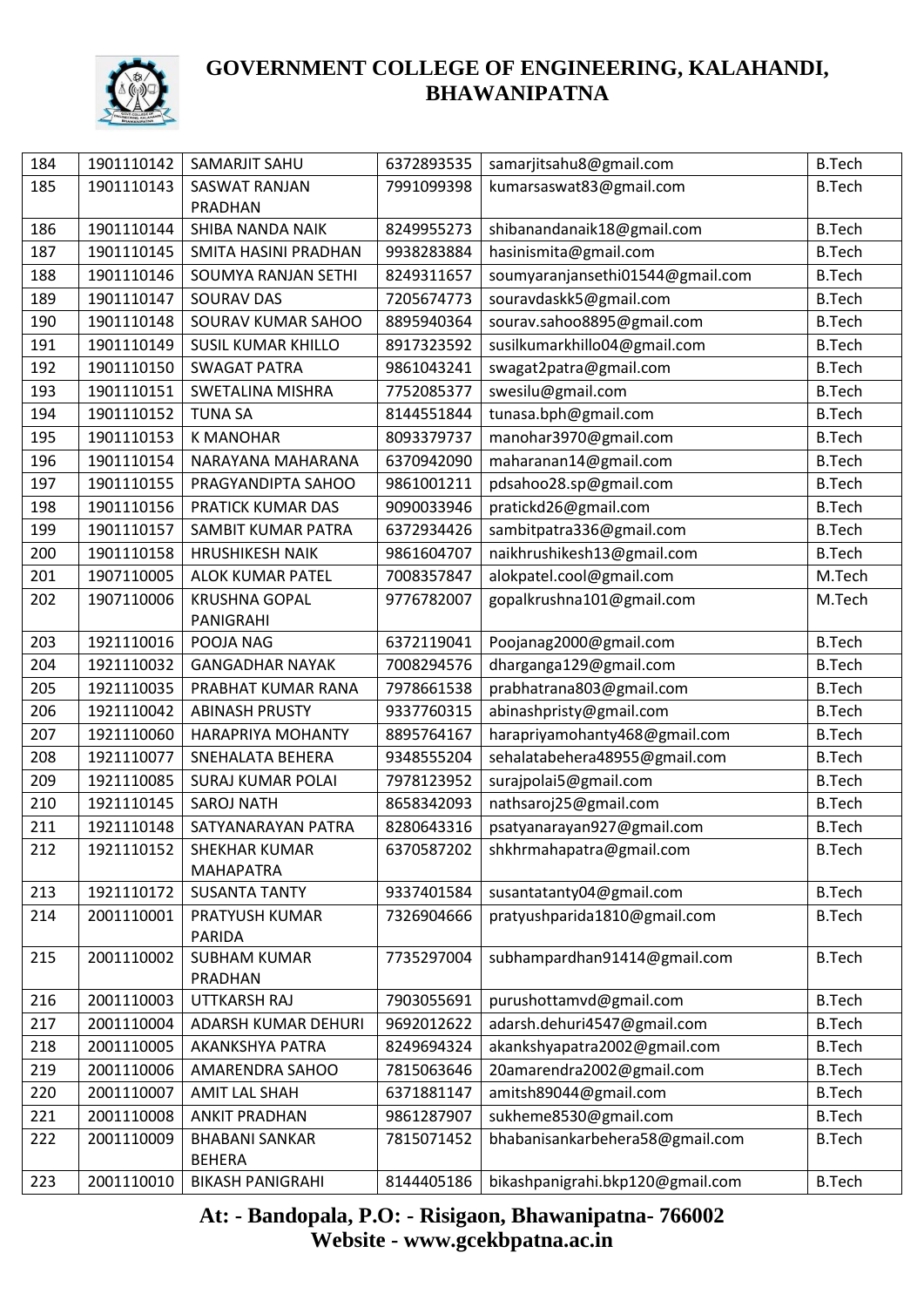

| 224 | 2001110011 | <b>BISWAJIT BISWAL</b>             | 8260878035 | biswajitbiswal1409@gmail.com                                 | <b>B.Tech</b> |
|-----|------------|------------------------------------|------------|--------------------------------------------------------------|---------------|
| 225 | 2001110012 | <b>CHANDRAY MURMU</b>              | 7682020406 | chandraymurmu062@gmail.com                                   | <b>B.Tech</b> |
| 226 | 2001110013 | <b>ELLORA ROUTRAY</b>              | 7608942188 | elloraroutray260@gmail.com                                   | <b>B.Tech</b> |
| 227 | 2001110014 | <b>GOUTAM SWAIN</b>                | 6371160610 | goutamswain680@gmail.com                                     | <b>B.Tech</b> |
| 228 | 2001110015 | <b>IPSITA KHAMARI</b>              | 8260518438 | ipsitakhamari71@gmail.com                                    | <b>B.Tech</b> |
| 229 | 2001110016 | NEERAJ KUMAR ACHARY                | 8260893257 | nirajachary1963@gmail.com                                    | <b>B.Tech</b> |
| 230 | 2001110017 | NIRANJAN NAG                       | 6267122668 | niranjannag1508@gmail.com                                    | <b>B.Tech</b> |
| 231 | 2001110018 | PRABHUDEV PRADHAN                  | 8144551273 | pprabhudev084@gmail.com                                      | <b>B.Tech</b> |
| 232 | 2001110019 | <b>PRATIK DEEP</b>                 | 9348086083 | pratik7207@gmail.com                                         | <b>B.Tech</b> |
| 233 | 2001110020 | PRAVEEN KUMAR JANI                 | 9777130151 | praveenjani143@gmail.com                                     | <b>B.Tech</b> |
| 234 | 2001110021 | <b>RISIMITRA</b>                   | 6371666139 | risimitra2002@gmail.com                                      | <b>B.Tech</b> |
|     |            | SUBHADARSHAN                       |            |                                                              |               |
| 235 | 2001110022 | <b>KHUNTIA</b><br>SAI SWAPNIL ROUT | 9337098018 |                                                              | <b>B.Tech</b> |
|     |            |                                    |            | saiswapnil1908@gmail.com<br>sameerkumarnayak199996@gmail.com | <b>B.Tech</b> |
| 236 | 2001110023 | SAMEER KUMAR NAYAK                 | 9437727801 |                                                              |               |
| 237 | 2001110024 | SANTOSH KUMAR<br>PRADHAN           | 9556986368 | sameenkumarp2003@gmail.com                                   | <b>B.Tech</b> |
| 238 | 2001110025 | SUBHRAKALI PRADHAN                 | 7682939678 | subhrakali.pradhan@gmail.com                                 | <b>B.Tech</b> |
| 239 | 2001110026 | <b>TAPAS KUMAR BEHURA</b>          | 7008719493 | tapaskumarbehura7@gmail.com                                  | <b>B.Tech</b> |
| 240 | 2001110027 | TUSHAR RANJAN BHATI                | 6370084495 | tusharbhati960@gmail.com                                     | <b>B.Tech</b> |
| 241 | 2001110028 | <b>UDAY NATH MARNDI</b>            | 9337923448 | marndiudaynath0@gmail.com                                    | <b>B.Tech</b> |
| 242 | 2001110029 | <b>UMASHIS BEHERA</b>              | 9668546667 | umashisbehera@gmail.com                                      | <b>B.Tech</b> |
| 243 | 2001110030 | DEEPAK RANJAN MALIK                | 8260849624 | deepakranjan282@gmail.com                                    | <b>B.Tech</b> |
| 244 | 2001110031 | <b>JAGRUTI DEHURI</b>              | 9337788599 | jagrutidehuri4@gmail.com                                     | <b>B.Tech</b> |
| 245 | 2001110032 | MAHIMA MAHAPRASAD                  | 9937139972 | mahimamahaprasad@gmail.com                                   | <b>B.Tech</b> |
|     |            | <b>SAHOO</b>                       |            |                                                              |               |
| 246 | 2001110033 | <b>ABHIJEET MISHRA</b>             | 7735850692 | abhijeetmishragcek@gmail.com                                 | <b>B.Tech</b> |
| 247 | 2001110034 | <b>ABHIJIT PRUSTY</b>              | 7325921043 | abhijitprusty17@gmail.com                                    | <b>B.Tech</b> |
| 248 | 2001110035 | <b>ABHISHEK GUKHURA</b>            | 9861912918 | abhishek98619@gmail.com                                      | <b>B.Tech</b> |
| 249 | 2001110036 | <b>ADHIRAJ MEHER</b>               | 9348438014 | 0068meheradhiraj@gmail.com                                   | <b>B.Tech</b> |
| 250 | 2001110037 | ADITYA PRASAD PATRA                | 9937619976 | patraadityaprasad12@gmail.com                                | <b>B.Tech</b> |
| 251 | 2001110038 | AKANKHYA PRADHAN                   | 9692002804 | akankhyap34@gmail.com                                        | <b>B.Tech</b> |
| 252 | 2001110039 | <b>ALEKHA CHANDRA</b><br>SAHOO     | 9556771667 | alekh.in.215@gcekbpatna.ac.in                                | <b>B.Tech</b> |
| 253 | 2001110040 | <b>AMARJIT DASH</b>                | 9078849484 | amarjitdash330@gmail.com                                     | <b>B.Tech</b> |
| 254 | 2001110041 | AMIYA ANURAG MALLIK                | 8984244976 | amiyaanuragmallick18@gcekbpatna.ac.in                        | <b>B.Tech</b> |
| 255 | 2001110042 | ANSHUMAN SAHOO                     | 6372749927 | anshumansahoo704@gmail.com                                   | <b>B.Tech</b> |
| 256 | 2001110043 | APARNA NANDA                       | 7077198771 | aparnananda10@gmail.com                                      | <b>B.Tech</b> |
| 257 | 2001110044 | <b>ASHRITARANI ROUT</b>            | 7735883894 | ashritaraniroutashritaranirout@gmail.com                     | <b>B.Tech</b> |
| 258 | 2001110045 | <b>ASISH KUMAR ROUTRAY</b>         | 7008144548 | asishkumarroutray1789@gmail.com                              | <b>B.Tech</b> |
| 259 | 2001110046 | ASUTOSH BISWABANDYA                | 9938892433 | asubiswabandya11@gmail.com                                   | <b>B.Tech</b> |
| 260 | 2001110047 | <b>BISAL ROUT</b>                  | 8260729961 | routbishal300@gmail.com                                      | <b>B.Tech</b> |
| 261 | 2001110048 | <b>BISWARANJAN BEHERA</b>          | 9337308933 | biswaranjanbeheraqazplm@gmail.com                            | <b>B.Tech</b> |
| 262 | 2001110049 | <b>BISWAS MISHRA</b>               | 7681873062 | b.mishra09new@gmail.com                                      | <b>B.Tech</b> |
| 263 | 2001110050 | <b>DEBASIS JENA</b>                | 8093445706 | debasisjena695@gmail.com                                     | <b>B.Tech</b> |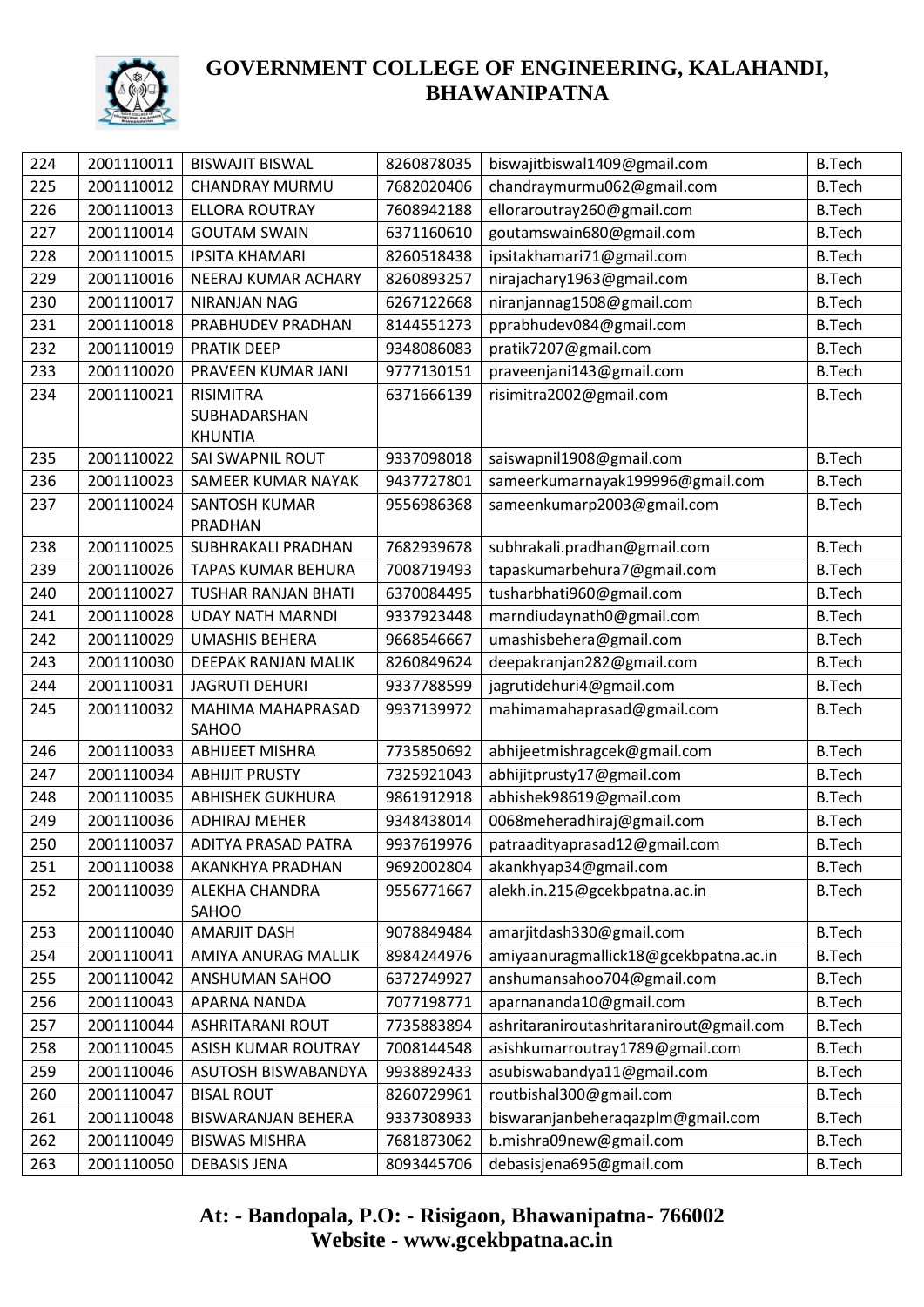

| 264 | 2001110051 | DEBIDATTA MOHANTA                      | 7008565021 | debidattamohanta1@gmail.com       | <b>B.Tech</b> |
|-----|------------|----------------------------------------|------------|-----------------------------------|---------------|
| 265 | 2001110052 | DHIROJ KUMAR SAHU                      | 7606080401 | dhirojkumarsahu13@gmail.com       | <b>B.Tech</b> |
| 266 | 2001110053 | HITESH CHANDRA DAS                     | 8093615214 | hd7615937@gmail.com               | <b>B.Tech</b> |
| 267 | 2001110054 | <b>JYOTIRANJAN BARIK</b>               | 8895753708 | jyotiranjanbarik2020@gmail.com    | <b>B.Tech</b> |
| 268 | 2001110055 | JYOTIRANJAN HEMBRAM                    | 8260530210 | jyotiranjanhembram996@gmail.com   | <b>B.Tech</b> |
| 269 | 2001110056 | <b>KARSIKA ROUTRAY</b>                 | 7205403025 | karsikaroutray@gmail.com          | <b>B.Tech</b> |
| 270 | 2001110057 | <b>MAHEEN KASHISH</b>                  | 8637254489 | maheenkashish78692@gmail.com      | <b>B.Tech</b> |
| 271 | 2001110058 | <b>MAHESH PRADHAN</b>                  | 9337961224 | maheshpradhan3279@gmail.com       | <b>B.Tech</b> |
| 272 | 2001110059 | MONISHA CHHOTORAY                      | 8917597731 | manishachhotoray@gmail.com        | <b>B.Tech</b> |
| 273 | 2001110060 | <b>MUKESH RANA</b>                     | 8260770794 | km885959@gmail.com                | <b>B.Tech</b> |
| 274 | 2001110061 | MUKESH SAMANTARAY                      | 8984317910 | mukeshsamantaray035@gmail.com     | <b>B.Tech</b> |
| 275 | 2001110062 | OM PRAKASH SAHOO                       | 8260693117 | sahooomprakash219@gmail.com       | <b>B.Tech</b> |
| 276 | 2001110063 | POOJA KUMARI                           | 6371878412 | pooja.sik2002@gmail.com           | <b>B.Tech</b> |
| 277 | 2001110064 | PRAGYNAPARAMITA<br><b>NAYAK</b>        | 7684869445 | nayakpragyanparamita125@gmail.com | <b>B.Tech</b> |
| 278 | 2001110065 | PRATYUSHNA PANDA                       | 8984108875 | pratyushnapanda1@gmail.com        | <b>B.Tech</b> |
| 279 | 2001110066 | PRITAM JENA                            | 9348094008 | jenapritam799@gmail.com           | <b>B.Tech</b> |
| 280 | 2001110067 | PRUTHIRAJ ROUTARAY                     | 7978383282 | pruthiraj2002routray@gmail.com    | <b>B.Tech</b> |
| 281 | 2001110068 | RAMESH KUMAR JHA                       | 9668422483 | errameshjha123@gmail.com          | <b>B.Tech</b> |
| 282 | 2001110069 | S AKHILESH KUMAR                       | 8249250197 | leoofficial1017@gmail.com         | <b>B.Tech</b> |
| 283 | 2001110070 | <b>SACHIN SATYAPIRA</b>                | 7894985435 | sachinsatyapiramuduli60@gmail.com | <b>B.Tech</b> |
|     |            | <b>MUDULI</b>                          |            |                                   |               |
| 284 | 2001110071 | SAMARJIT TOPPO                         | 8260743996 | samarjittoppo833@gmail.com        | <b>B.Tech</b> |
| 285 | 2001110072 | SAMIKSHYA NANDA                        | 7735208605 | samikshya.nanda.4848@gmail.com    | <b>B.Tech</b> |
| 286 | 2001110073 | SANGRAM KUMAR JENA                     | 8144793201 | jenasangramkumar20@gmail.com      | <b>B.Tech</b> |
| 287 | 2001110074 | <b>SANMATI DASH</b>                    | 8342934889 | sanmatidash@gmail.com             | <b>B.Tech</b> |
| 288 | 2001110075 | SATYASNIGDHA PANI                      | 9078370813 | satyasnigdhapani@gmail.com        | <b>B.Tech</b> |
| 289 | 2001110076 | SHANTANU KUMAR PUTI                    | 7205121272 | shantanuputi@gmail.com            | <b>B.Tech</b> |
| 290 | 2001110077 | SHIVAM KUMAR SINGH                     | 8480058511 | shivamsinghro45@gmail.com         | <b>B.Tech</b> |
| 291 | 2001110078 | SHREETAM KUMAR SETHI                   | 6372817884 | shreetamsethi@gmail.com           | <b>B.Tech</b> |
| 292 |            | 2001110079   SHRUTI PRABHA<br>PADHIARY | 6296660800 | shrutiprabha02@gmail.com          | <b>B.Tech</b> |
| 293 | 2001110080 | <b>SHUBHAM NAIK</b>                    | 7327835685 | naikshubhnu7@gmail.com            | <b>B.Tech</b> |
| 294 | 2001110081 | SIDDHARTHA MOHANTY                     | 7077582484 | sudhansumohanty70648@gmail.com    | <b>B.Tech</b> |
| 295 | 2001110082 | SNEHASISH JENA                         | 7008914173 | snehasish.happy@gmail.com         | <b>B.Tech</b> |
| 296 | 2001110083 | SOBHRALIN BEHERA                       | 9337936792 | sobhralinbehera123@gmail.com      | <b>B.Tech</b> |
| 297 | 2001110085 | <b>SOUMYA RANJAN</b><br>HARICHANDAN    | 7978451418 | skharichandan111@gmail.com        | <b>B.Tech</b> |
| 298 | 2001110086 | SOUMYA RANJAN NAIK                     | 7377327463 | soumyasonunaik.rkl@gmail.com      | <b>B.Tech</b> |
| 299 | 2001110087 | SOUMYARANJAN                           | 8917565978 | sssoumya56@gmail.com              | <b>B.Tech</b> |
|     |            | <b>MOHANTY</b>                         |            |                                   |               |
| 300 | 2001110088 | SRILIPTA PANIGRAHI                     | 7735638340 | sriliptapanigrahi2001@gmail.com   | <b>B.Tech</b> |
| 301 | 2001110089 | <b>SUJIT KUMAR NAYAK</b>               | 6302465947 | sujitkumarnayak131@gmail.com      | <b>B.Tech</b> |
| 302 | 2001110090 | <b>SURYA NARAYAN MAJHI</b>             | 9439569673 | suryamajhi73@gmail.com            | <b>B.Tech</b> |
| 303 | 2001110091 | TANMAY KUMAR PANDA                     | 7008651763 | tanmaypanda752@gmail.com          | <b>B.Tech</b> |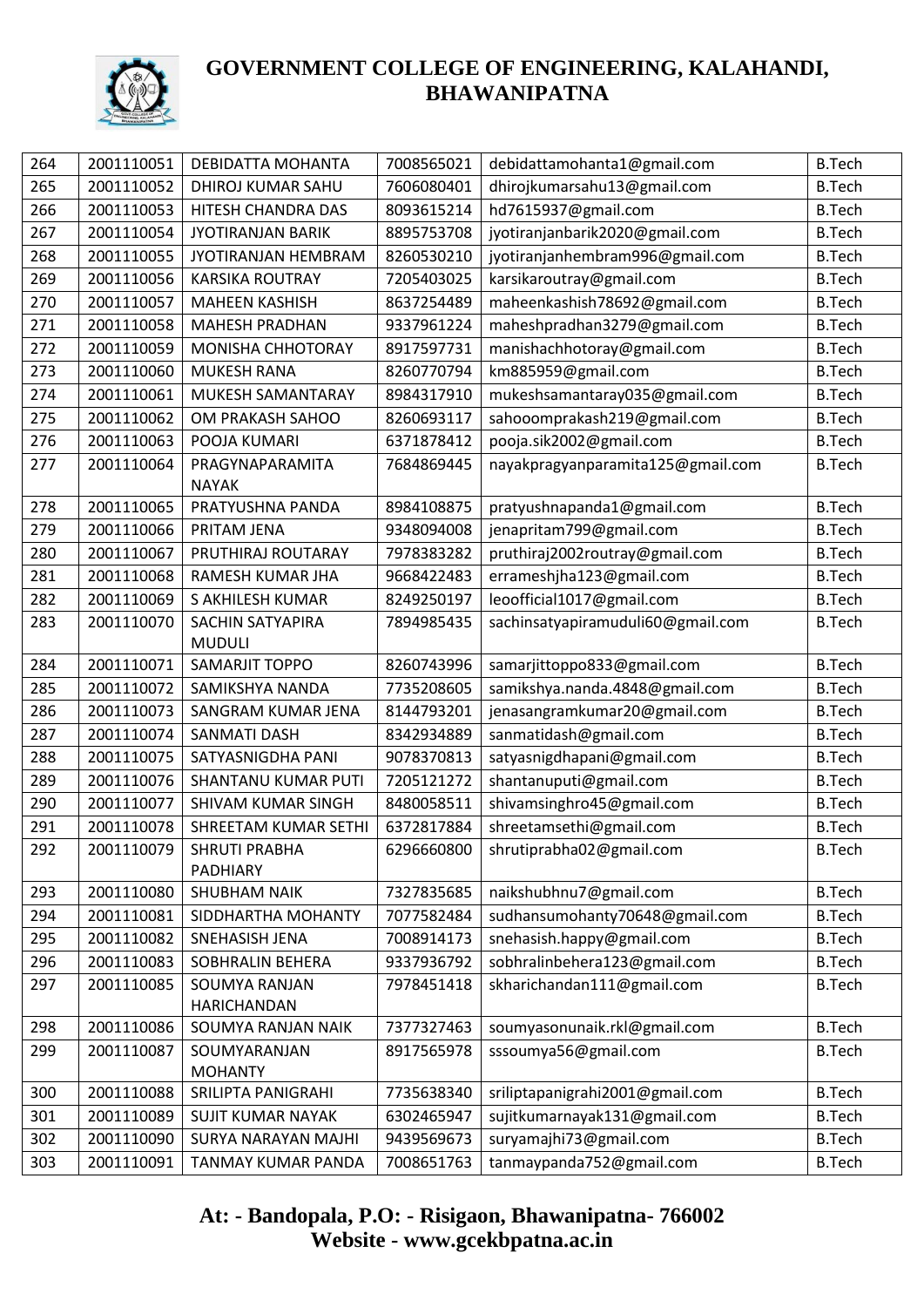

| 304 | 2001110092 | <b>TUSHARKANTA BEHERA</b>          | 8260269190 | tusharbehera4648@gmail.com           | <b>B.Tech</b> |
|-----|------------|------------------------------------|------------|--------------------------------------|---------------|
| 305 | 2001110093 | <b>GIRIDHARI MAHARANA</b>          | 8658285539 | giridhari.s.maharana@gmail.com       | <b>B.Tech</b> |
| 306 | 2001110094 | <b>JITENDRIYA MEHER</b>            | 8114812335 | jitenkvk@gmail.com                   | <b>B.Tech</b> |
| 307 | 2001110095 | PIYUSH AKANKSHYA                   | 6371053379 | nayakpiyush9090@gmail.com            | <b>B.Tech</b> |
|     |            | <b>NAYAK</b>                       |            |                                      |               |
| 308 | 2001110097 | <b>BISHAL RANJAN MEHER</b>         | 7848087872 | bishalmeher07@gmail.com              | <b>B.Tech</b> |
| 309 | 2001110098 | <b>BISWASMRUTI PANI</b>            | 8480692185 | biswasmrutipani090@gmail.com         | <b>B.Tech</b> |
| 310 | 2001110099 | <b>DEBASIS BEHERA</b>              | 6371521802 | debasisbehera7622@gcekbpatna.ac.in   | <b>B.Tech</b> |
| 311 | 2001110100 | <b>DEBASISH SAHU</b>               | 9937138917 | sahudebasish2018@gmail.com           | <b>B.Tech</b> |
| 312 | 2001110101 | <b>GOURAB ROUT</b>                 | 8260744305 | routgourab001@gmail.com              | <b>B.Tech</b> |
| 313 | 2001110102 | HITISH KUMAR BEHERA                | 8114667341 | hitishbehera0@gmail.com              | <b>B.Tech</b> |
| 314 | 2001110103 | <b>ISHWAR PRASAD PATRA</b>         | 7752077782 | patraishwarprasad@gcekbpatna.ac.in   | <b>B.Tech</b> |
| 315 | 2001110104 | KEDARNATH MAHANTA                  | 7077017851 | kedarababu56@gmail.com               | <b>B.Tech</b> |
| 316 | 2001110105 | <b>NIHAR RANJAN</b>                | 9556674844 | niharranjantsdn@gmail.com            | <b>B.Tech</b> |
|     |            | PRADHAN                            |            |                                      |               |
| 317 | 2001110106 | NILOROHIT PARIDA                   | 6372577735 | nilorohitparida@gmail.com            | <b>B.Tech</b> |
| 318 | 2001110107 | <b>ROHAN BISWAL</b>                | 6370345354 | rohanbiswal888@gmail.com             | <b>B.Tech</b> |
| 319 | 2001110108 | SATYAPRIYA SAHOO                   | 6372993840 | satyapriyasahoo2001@gcekbpatna.ac.in | <b>B.Tech</b> |
| 320 | 2001110109 | <b>SMIT SEKHAR PANDA</b>           | 6370192344 | smitsekharpanda2002@gcekbpatna.ac.in | <b>B.Tech</b> |
| 321 | 2001110110 | <b>SRIYALI KAR</b>                 | 9337735313 | karsriyali2001@gmail.com             | <b>B.Tech</b> |
| 322 | 2001110111 | <b>SUBHAM BEHERA</b>               | 7848050601 | subhambehera227@gcekbpatna.ac.in     | <b>B.Tech</b> |
| 323 | 2001110112 | <b>SWASTIK RATH</b>                | 8144140026 | rishirath010@gmail.com               | <b>B.Tech</b> |
| 324 | 2001110113 | <b>TATHAGAT MISHRA</b>             | 9348415781 | tathagatmishra4041@gmail.com         | <b>B.Tech</b> |
| 325 | 2001110114 | <b>ASHUTOSH RAY</b>                | 7846922033 | ashutoshray173@gmail.com             | <b>B.Tech</b> |
| 326 | 2001110115 | <b>MUKTANAN</b>                    | 9668103514 | meenakshiminu69@gcekbpatna.ac.in     | <b>B.Tech</b> |
|     |            | <b>MOHAPATRA</b>                   |            |                                      |               |
| 327 | 2001110116 | <b>SWASTIK GAURAV</b>              | 7847976113 | swastikgauravsahoo@gmail.com         | <b>B.Tech</b> |
|     |            | <b>SAHOO</b>                       |            |                                      |               |
| 328 | 2001110117 | <b>ASUTOSH PANIGRAHY</b>           | 6371508277 | ashutoshpanigrahy4@gmail.com         | <b>B.Tech</b> |
| 329 | 2001110118 | <b>AURDDHENDU SEKHAR</b><br>DARUAN | 9938469092 | aurddhendudaruan2001@gmail.com       | <b>B.Tech</b> |
| 330 | 2001110119 | AYUSH RANJAN PUROHIT               | 7205440440 | ayushranjan924@gmail.com             | <b>B.Tech</b> |
| 331 | 2001110120 | <b>BISWAJIT SWAIN</b>              | 9692016125 | swainbiswajit634@gmail.com           | <b>B.Tech</b> |
| 332 | 2001110121 | <b>DILLIP GARNAIK</b>              | 7205813752 | johndilip07@gmail.com                | <b>B.Tech</b> |
| 333 | 2001110123 | JASOBANTA SAHOO                    | 6372493174 | sjasobanta42@gmail.com               | <b>B.Tech</b> |
| 334 | 2001110124 | MITESH KUMAR BEHERA                | 8260731228 | beherasumanchandra@gcekbpatna.ac.in  | <b>B.Tech</b> |
| 335 | 2001110125 | MOUSUMI MONALISA                   | 8917514678 | monamousumisahoo@gmail.com           | <b>B.Tech</b> |
|     |            | SAHOO                              |            |                                      |               |
| 336 | 2001110126 | ROHAN KUMAR PUHAN                  | 8280022732 | rohankumarpuhan505@gcekbpatna.ac.in  | <b>B.Tech</b> |
| 337 | 2001110127 | SABYASACHI BISOI                   | 6371158688 | sabyasachibisoi954@gmail.com         | <b>B.Tech</b> |
| 338 | 2001110128 | SAHIL KUMAR SETHY                  | 6372327714 | sahilsethy1010@gmail.com             | <b>B.Tech</b> |
| 339 | 2001110129 | SAI SAMBIT BEHERA                  | 6372914015 | beherasaisambit@gcekbpatna.ac.in     | <b>B.Tech</b> |
| 340 | 2001110130 | SOUMYAJIT ROUT                     | 9337364657 | soumyajitrout2703@gmail.com          | <b>B.Tech</b> |
| 341 | 2001110131 | SUBHAM MISHRA                      | 7853037732 | mishrasubham0143@gmail.com           | <b>B.Tech</b> |
| 342 | 2001110133 | ARYABINDU CHAITYA                  | 8260730211 | karya0052@gmail.com                  | <b>B.Tech</b> |
|     |            | DEV KUMAR                          |            |                                      |               |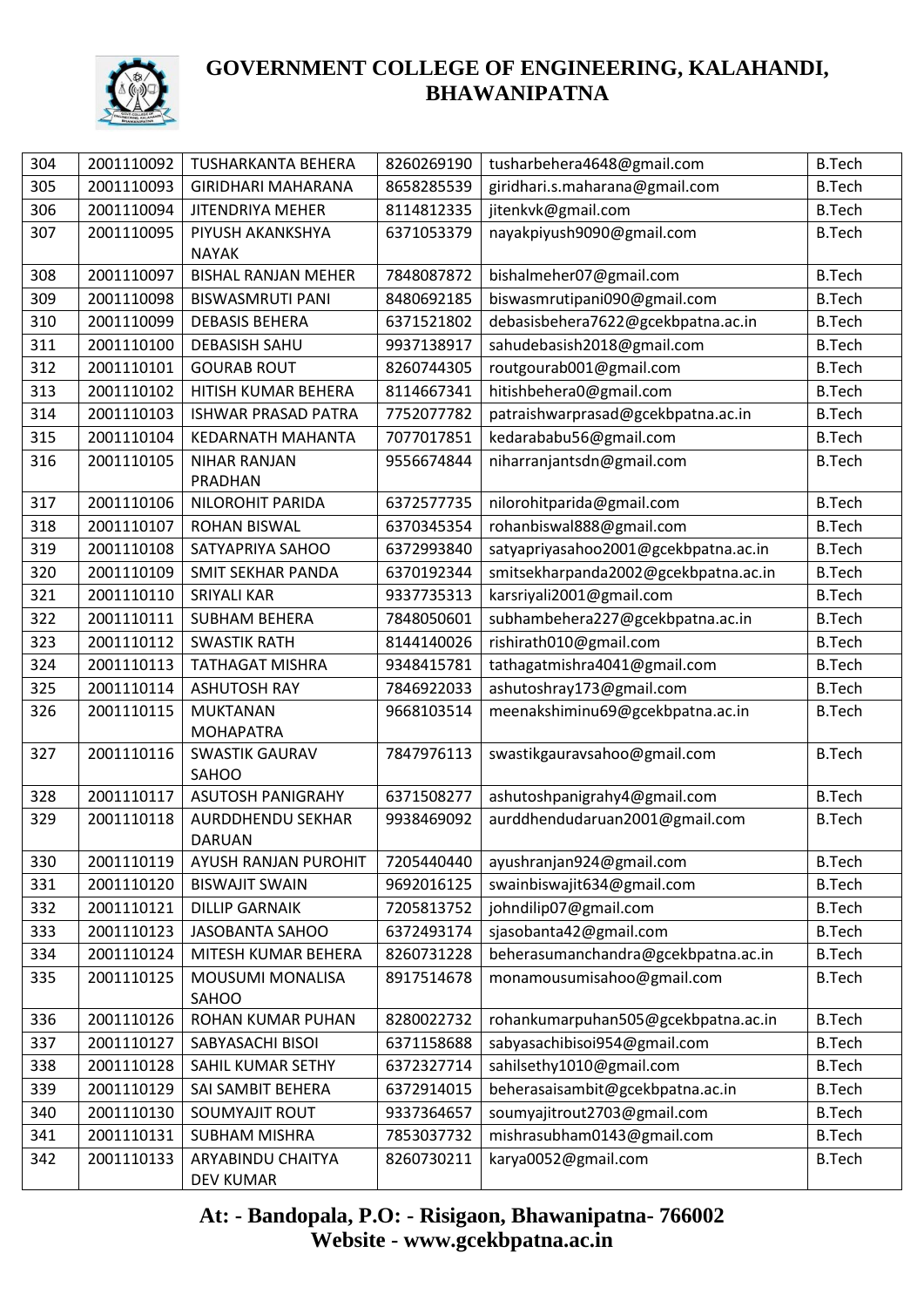

| 343 | 2001110134 | <b>HARIT ROUTRAY</b>      | 7325980453 | haritroutray240@gmail.com       | <b>B.Tech</b> |
|-----|------------|---------------------------|------------|---------------------------------|---------------|
| 344 | 2001110135 | NIKITA NANDINI NAYAK      | 8260915769 | nayaknikitanandini@gmail.com    | <b>B.Tech</b> |
| 345 | 2001110136 | PRIYANSU BHUYAN           | 7847024426 | priyansubhuyan340@gmail.com     | <b>B.Tech</b> |
| 346 | 2001110137 | PURANJEET KANUNGO         | 8249438487 | jeetkanungo09@gmail.com         | <b>B.Tech</b> |
| 347 | 2001110138 | SUBHAKANTA MARNDI         | 7894256350 | subhakantamarndi2000@gmail.com  | <b>B.Tech</b> |
| 348 | 2001110139 | <b>MANAS RANJAN</b>       | 8144412947 | ur.kanha@gmail.com              | <b>B.Tech</b> |
|     |            | <b>KUMBHAR</b>            |            |                                 |               |
| 349 | 2001110140 | ASHMA KOUSAR              | 6371967257 | ashmakousar469@gmail.com        | <b>B.Tech</b> |
| 350 | 2001110141 | <b>LIMALIN SAHU</b>       | 9348659531 | limalinlimalin@gmail.com        | <b>B.Tech</b> |
| 351 | 2001110142 | RAJANANDINI               | 7873517217 | pandarajnandini309@gmail.com    | <b>B.Tech</b> |
| 352 | 2001110143 | <b>RAKESH ROUT</b>        | 7319269085 | rrout2002@gmail.com             | <b>B.Tech</b> |
| 353 | 2001110144 | <b>SAURAV SAHU</b>        | 6372340483 | tikusahu1502@gcekbpatna.ac.in   | <b>B.Tech</b> |
| 354 | 2001110145 | SOUMYA RANJAN             | 7077948374 | soumyaranjanf19@gmail.com       | <b>B.Tech</b> |
|     |            | <b>MAHARANA</b>           |            |                                 |               |
| 355 | 2001110146 | <b>AYUSH MEHER</b>        | 9078669877 | ayushmeher311@gmail.com         | <b>B.Tech</b> |
| 356 | 2001110147 | <b>GIRISH BARADA</b>      | 9337281220 | girishbarada77@gmail.com        | <b>B.Tech</b> |
| 357 | 2001110148 | <b>OMKAR BISOI</b>        | 9583627396 | omkarbisoi2002@gcekbpatna.ac.in | <b>B.Tech</b> |
| 358 | 2001110149 | SATYAPRAKASH              | 8260627978 | spmahantakjr2002@gmail.com      | <b>B.Tech</b> |
|     |            | <b>MAHANTA</b>            |            |                                 |               |
| 359 | 2007110001 | SANTOSH KUMAR NAYAK       | 7655987625 | kayanhsotnas@gmail.com          | M.Tech        |
| 360 | 2007110002 | SAROJINI SENAPATI         | 9937293861 | sarojinisenapati06@gmail.com    | M.Tech        |
| 361 | 2007110003 | <b>ABINASH MOHANTY</b>    | 9938966650 | abinash.mohanty7875@gmail.com   | M.Tech        |
| 362 | 2007110004 | PRITHVIRAJ MOHANTA        | 7008863404 | rajprithvirajbec@gmail.com      | M.Tech        |
| 363 | 2021110001 | <b>ASHIS KUMAR BEHERA</b> | 7681041742 | ashiskumarbehera33@gmail.com    | <b>B.Tech</b> |
| 364 | 2021110002 | SUBHRAKALIKA PARIDA       | 9853244632 | paridasubhrakalika@gmail.com    | <b>B.Tech</b> |
| 365 | 2021110003 | <b>AJAY PANIGRAHY</b>     | 9658473042 | apanigrahy2000@gmail.com        | <b>B.Tech</b> |
| 366 | 2021110004 | AKSHAYA KUMAR NAYAK       | 7873289966 | nayakakshaya496@gmail.com       | <b>B.Tech</b> |
| 367 | 2021110005 | ANKESH KUMAR BEHERA       | 8249705411 | ankeshbehera123@gmail.com       | <b>B.Tech</b> |
| 368 | 2021110006 | <b>ARIJIT PAIKARAY</b>    | 7750930216 | ap.paikaray@gmail.com           | <b>B.Tech</b> |
| 369 | 2021110007 | <b>ARPITA MOHANTY</b>     | 8018405444 | arpitamohanty85859@gmail.com    | <b>B.Tech</b> |
| 370 | 2021110008 | ASPRUHA DEHURY            | 8260024575 | aspruhadehury894@gmail.com      | <b>B.Tech</b> |
| 371 | 2021110009 | <b>BABULI BALMUCH</b>     | 7605933497 | babulibalmuch99@gmail.com       | <b>B.Tech</b> |
| 372 | 2021110010 | <b>BHURISRABA NAIK</b>    | 9348739199 | bhurisrabanaik.2002@gmail.com   | <b>B.Tech</b> |
| 373 | 2021110011 | CHINMAYA MOHAPATRA        | 7749861077 | chinmayamohapatra.21@gmail.com  | <b>B.Tech</b> |
| 374 | 2021110012 | DEBASMITA MALLA           | 8984861171 | malladebasmita20@gmail.com      | <b>B.Tech</b> |
| 375 | 2021110013 | <b>DWARIKA DASH</b>       | 9078276599 | dwarikadash22@gmail.com         | <b>B.Tech</b> |
| 376 | 2021110014 | MADHUSMITA BISWAL         | 9337578778 | ymadhusmita123@gmail.com        | <b>B.Tech</b> |
| 377 | 2021110015 | <b>MANISHA GARTIA</b>     | 9348016968 | manishagartia00@gmail.com       | <b>B.Tech</b> |
| 378 | 2021110016 | <b>MANTHAN SAHA</b>       | 8249262303 | manthansaha8@gmail.com          | <b>B.Tech</b> |
| 379 | 2021110017 | <b>NITU BHOL</b>          | 8144403294 | nitubhol977@gmail.com           | <b>B.Tech</b> |
| 380 | 2021110018 | PRIYADARSHANI BARIK       | 7735796407 | 123mamabarik@gmail.com          | <b>B.Tech</b> |
| 381 | 2021110019 | PUSPANJALI MUDULI         | 7749817473 | puspa.gpjspur@gmail.com         | <b>B.Tech</b> |
| 382 | 2021110020 | RAJESH KUMAR SAHOO        | 8249264094 | rsahoo22321@gmail.com           | <b>B.Tech</b> |
| 383 | 2021110021 | SABYASACHI PANDA          | 8249895075 | pandasabyasachi01@gmail.com     | <b>B.Tech</b> |
| 384 | 2021110022 | SATABDI SWAIN             | 6371976361 | swainsatabdi2001@gmail.com      | <b>B.Tech</b> |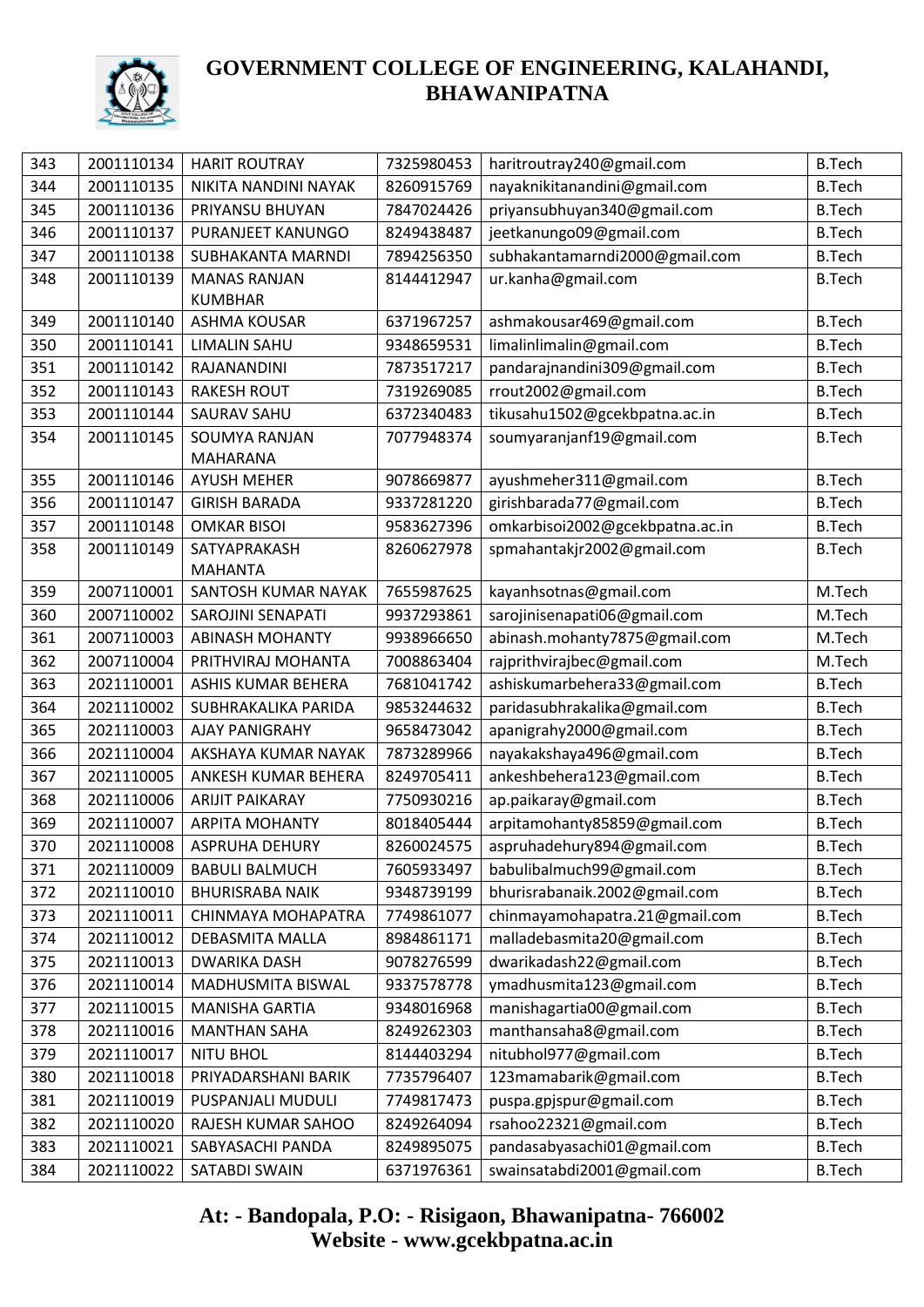

| 385 | 2021110023 | <b>SONALI MISHRA</b>                    | 6370531768 | msonali755@gmail.com          | <b>B.Tech</b> |
|-----|------------|-----------------------------------------|------------|-------------------------------|---------------|
| 386 | 2021110024 | <b>SUBHASHREE BEURA</b>                 | 9337878561 | subhashreebeura2002@gmail.com | <b>B.Tech</b> |
| 387 | 2021110025 | <b>SUNDARAM JENA</b>                    | 7735263128 | sundaramjena75@gmail.com      | <b>B.Tech</b> |
| 388 | 2021110026 | <b>SUNIL MOHANTA</b>                    | 7077463632 | sunilsanki806@gmail.com       | <b>B.Tech</b> |
| 389 | 2021110027 | <b>SWARUP KUMAR</b>                     | 7978652481 | swarupdebata@gmail.com        | <b>B.Tech</b> |
|     |            | <b>DEBATA</b>                           |            |                               |               |
| 390 | 2021110028 | K SAI SREE                              | 9337071898 | saisree575@gmail.com          | <b>B.Tech</b> |
| 391 | 2021110029 | ANURADHA PANI                           | 7606838391 | anuradha.pani24@gmail.com     | <b>B.Tech</b> |
| 392 | 2021110030 | ADWEITA PANIGRAHI                       | 9776023286 | adweitapanigrahi70@gmail.com  | <b>B.Tech</b> |
| 393 | 2021110031 | ARIKATHOTA DAMINI                       | 8249626993 | addamini64@gmail.com          | <b>B.Tech</b> |
| 394 | 2021110032 | <b>ASHOK KUMAR PANDA</b>                | 8763182680 | pkumarashok2000@gmail.com     | <b>B.Tech</b> |
| 395 | 2021110033 | <b>BHARAT SAHU</b>                      | 8249928056 | bharat301.sahu@gmail.com      | <b>B.Tech</b> |
| 396 | 2021110034 | <b>DEEPALI JENA</b>                     | 9583467336 | deepalij371@gmail.com         | <b>B.Tech</b> |
| 397 | 2021110035 | <b>KIRAN KUMAR</b><br><b>MAHARANA</b>   | 7653978656 | maharanakiran2001@gmail.com   | <b>B.Tech</b> |
| 398 | 2021110036 | <b>MANISHA KUMARI</b><br><b>ACHARYA</b> | 8144369189 | manishaacharya256@gmail.com   | <b>B.Tech</b> |
| 399 | 2021110037 | <b>NANDITA TANTY</b>                    | 9328034244 | nandita.mahavara@gmail.com    | <b>B.Tech</b> |
| 400 | 2021110038 | NILENDRI MAHARANA                       | 7855957488 | maharananilendri@gmail.com    | <b>B.Tech</b> |
| 401 | 2021110039 | R PRATIK REDDY                          | 8144398295 | pratikreddy0000@gmail.com     | <b>B.Tech</b> |
| 402 | 2021110040 | <b>RABINDRA KUMAR</b><br><b>RAUTA</b>   | 7064216825 | rabindrakurauta123@gmail.com  | <b>B.Tech</b> |
| 403 | 2021110041 | ROSSALEEN BEHERA                        | 8270501144 | simran.simmy2000@gmail.com    | <b>B.Tech</b> |
| 404 | 2021110042 | <b>SANGRAM SENAPATI</b>                 | 8328931694 | sangramsenapati786@gmail.com  | <b>B.Tech</b> |
| 405 | 2021110043 | SOUMYADEEP ROY                          | 9348847345 | roysoumyadeep100m@gmail.com   | <b>B.Tech</b> |
| 406 | 2021110044 | <b>SUJIT SAMAL</b>                      | 8917294265 | sujitsamal.98@gmail.com       | <b>B.Tech</b> |
| 407 | 2021110045 | <b>SUPRITI PATI</b>                     | 7978122952 | supritipati197@gmail.com      | <b>B.Tech</b> |
| 408 | 2021110046 | <b>SURI BHEEMARAJU</b>                  | 7853901233 | suribheemaraju@gmail.com      | <b>B.Tech</b> |
| 409 | 2021110047 | VISHAL KUMAR YADAV                      | 7978624320 | vishal79786@gmail.com         | <b>B.Tech</b> |
| 410 | 2021110049 | <b>BEDAPATI MAHANAND</b>                | 8658630326 | beda.mahananda96@gmail.com    | <b>B.Tech</b> |
| 411 | 2021110050 | DURBADAL BAG                            | 7978434404 | durbadalbag8@gmail.com        | <b>B.Tech</b> |
| 412 | 2021110051 | UMA DANDASENA                           | 9777219365 | umadandasena1999@gmail.com    | <b>B.Tech</b> |
| 413 | 2021110052 | <b>ANJALI PRUSTI</b>                    | 9573463770 | anjaliprusti607@gmail.com     | <b>B.Tech</b> |
| 414 | 2021110053 | <b>ASUTOSH CHOUDHURY</b>                | 7077972461 | asutoshpapun11@gmail.com      | <b>B.Tech</b> |
| 415 | 2021110054 | <b>AVIT BARAL</b>                       | 8249347474 | avitbaral13@gmail.com         | <b>B.Tech</b> |
| 416 | 2021110055 | <b>BABITA PRADHAN</b>                   | 7608065805 | babitapradhan220@gmail.com    | <b>B.Tech</b> |
| 417 | 2021110056 | <b>BALMIKI SAHOO</b>                    | 8018981412 | 88950657ajay@gmail.com        | <b>B.Tech</b> |
| 418 | 2021110058 | <b>BISHNU CHARAN</b><br><b>MAHANTA</b>  | 9178823090 | haranmahanta10@gmail.com      | <b>B.Tech</b> |
| 419 | 2021110059 | <b>BISWAJIT SAHOO</b>                   | 8637207924 | sahoobiswajit775352@gmail.com | <b>B.Tech</b> |
| 420 | 2021110060 | <b>DEEPAK SINGH</b>                     | 8249497205 | 098deepaksingh123@gmail.com   | <b>B.Tech</b> |
| 421 | 2021110061 | DIBYENDU MAHAUTY                        | 7751986433 | dibyendumahauty398@gmail.com  | <b>B.Tech</b> |
| 422 | 2021110062 | HAPANKALA SITARAM<br><b>HANSDAH</b>     | 7381173492 | hapankala1234@gmail.com       | <b>B.Tech</b> |
| 423 | 2021110063 | JYOTI PRAKASH SAHU                      | 6371728332 | jyotisahu6859@gmail.com       | <b>B.Tech</b> |
| 424 | 2021110065 | <b>MANAS RANJAN BAG</b>                 | 7077702018 | manasrbag8121@gmail.com       | <b>B.Tech</b> |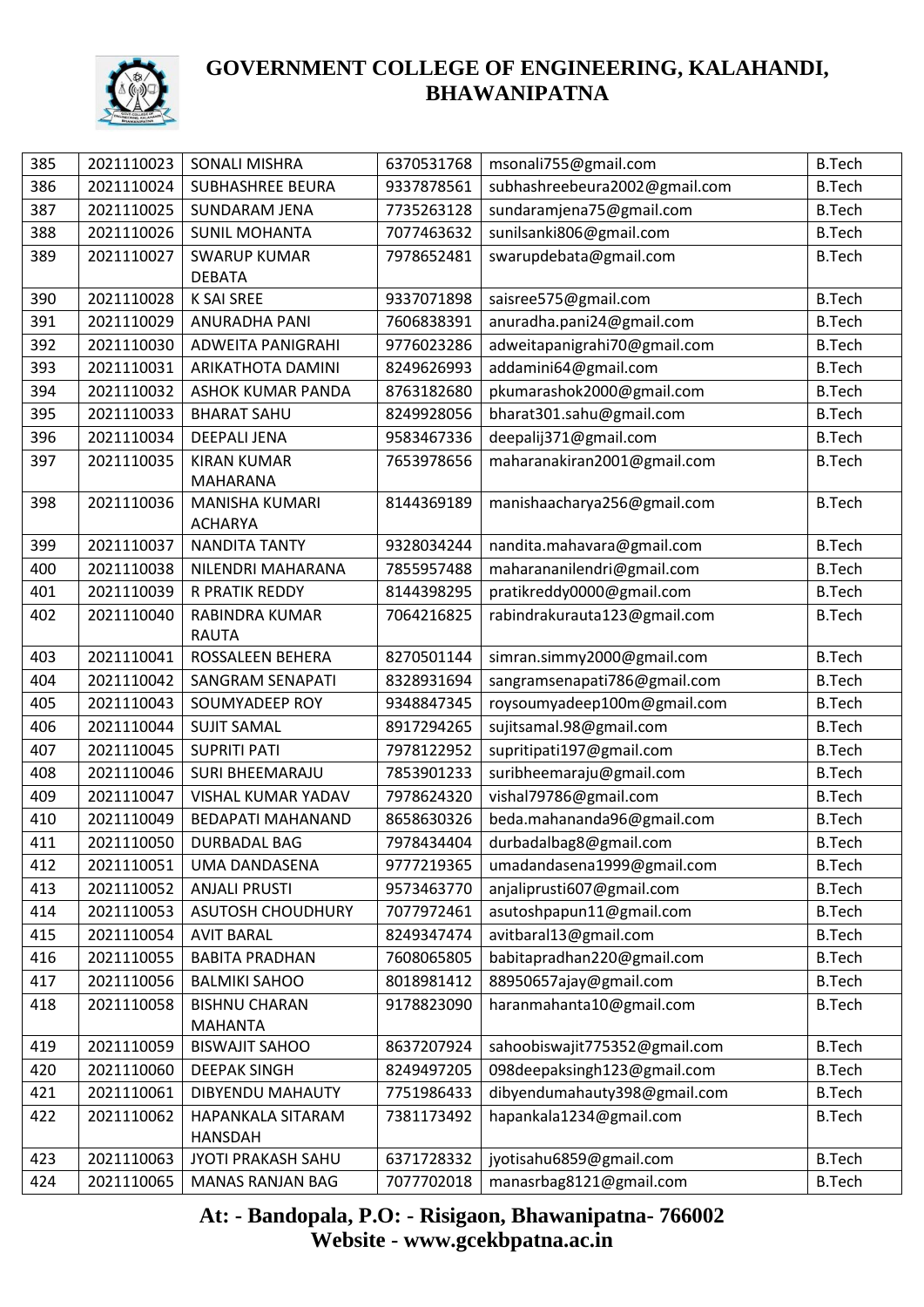

| 425 | 2021110066 | MANOJ DEOGAM            | 8456963290 | manojdeogam7@gmail.com            | <b>B.Tech</b> |
|-----|------------|-------------------------|------------|-----------------------------------|---------------|
| 426 | 2021110067 | NARAYANA DAS            | 7815098331 | narayanad548@gmail.com            | <b>B.Tech</b> |
| 427 | 2021110068 | NIRANJAN MATARI         | 9337083830 | niranjanmatari1999@gmail.com      | <b>B.Tech</b> |
| 428 | 2021110069 | PRABEER KUMAR           | 8895074701 | prabeerharipals841@gmail.com      | <b>B.Tech</b> |
|     |            | <b>HARIPAL</b>          |            |                                   |               |
| 429 | 2021110070 | PRADEEP KUMAR           | 8917325757 | pradeepmahananda97@gmail.com      | <b>B.Tech</b> |
|     |            | MAHANANDA               |            |                                   |               |
| 430 | 2021110071 | PRAVAS KUMAR BEHERA     | 9348560026 | beherapravaskumar078@gmail.com    | <b>B.Tech</b> |
| 431 | 2021110072 | RACHANA SHARMA          | 9090949421 | rachanasharma1512@gmail.com       | <b>B.Tech</b> |
| 432 | 2021110073 | RAJASHREE GOCHHAYAT     | 9337904610 | rajashreegoachhayat41@gmail.com   | <b>B.Tech</b> |
| 433 | 2021110074 | RAJSURYA SETHY          | 8847804385 | rajsurya798@gmail.com             | <b>B.Tech</b> |
| 434 | 2021110075 | <b>RAMESH PANDEY</b>    | 7749883559 | iamrpandey97@gmail.com            | <b>B.Tech</b> |
| 435 | 2021110076 | RANJIV KUMAR BEHERA     | 7008135045 | ranjivkumarbehera@gmail.com       | <b>B.Tech</b> |
| 436 | 2021110077 | ROHIT TOPPO             | 9337742466 | rohittoppo48508@gmail.com         | <b>B.Tech</b> |
| 437 | 2021110078 | SATYABRATA              | 6370309639 | satya.pattanayak04@gmail.com      | <b>B.Tech</b> |
|     |            | PATTANAYAK              |            |                                   |               |
| 438 | 2021110079 | SOUMYA RANJAN BHOI      | 8328933328 | soumyaranjanbhoi061626@gmail.com  | <b>B.Tech</b> |
| 439 | 2021110080 | SUBHAM KUMAR NATH       | 8249880326 | subhamn218@gmail.com              | <b>B.Tech</b> |
| 440 | 2021110081 | <b>SUBHAM PUJARI</b>    | 7681071214 | subhampujari4@gmail.com           | <b>B.Tech</b> |
| 441 | 2021110082 | <b>SUBHANSHIS MEHER</b> | 7328004781 | subhanshis054@gmail.com           | <b>B.Tech</b> |
| 442 | 2021110083 | SUNIL KUMAR SAHU        | 8917399659 | sunilkumarsahu1234.4321@gmail.com | <b>B.Tech</b> |
| 443 | 2021110084 | <b>SWADHINJIT DAS</b>   | 9348632268 | swadhinjit14@gmail.com            | <b>B.Tech</b> |
| 444 | 2021110085 | <b>SWARUP MEHER</b>     | 7751062340 | swarupmeher2000@gmail.com         | <b>B.Tech</b> |
| 445 | 2021110086 | <b>TAPAS KUMAR DEY</b>  | 9938211062 | luistapas510@gmail.com            | <b>B.Tech</b> |
| 446 | 2021110087 | <b>TARINI PRASAD</b>    | 8249534602 | tpjayasingh@gmail.com             | <b>B.Tech</b> |
|     |            | <b>JAYASINGH</b>        |            |                                   |               |
| 447 | 2021110088 | ANIL KUMAR NAIK         | 8249014722 | anilnaik9078@gmail.com            | <b>B.Tech</b> |
| 448 | 2021110089 | <b>AVISHEK PRADHAN</b>  | 7606829886 | avishekpradhan01@gmail.com        | <b>B.Tech</b> |
| 449 | 2021110090 | <b>BIBEK KUMAR JANI</b> | 7008084809 | vivekjani14578@gmail.com          | <b>B.Tech</b> |
| 450 | 2021110091 | <b>BIBHASH MANDAL</b>   | 8018207223 | rajumandalqr@gmail.com            | <b>B.Tech</b> |
| 451 | 2021110092 | <b>BISWAJIT NATH</b>    | 9777546609 | bknath2001@gmail.com              | <b>B.Tech</b> |
| 452 | 2021110093 | <b>G RANJIT KUMAR</b>   | 6372067446 | granjitkumar2000@gmail.com        | <b>B.Tech</b> |
| 453 | 2021110094 | <b>HIMANSU HALDAR</b>   | 8895924069 | himansuhaldar122@gmail.com        | <b>B.Tech</b> |
| 454 | 2021110095 | RAJGOPAL BISWAL         | 6371329925 | biswalrajgopal@gmail.com          | <b>B.Tech</b> |
| 455 | 2021110096 | RITIK KHAMARI           | 7749042277 | ritikkhamari98@gmail.com          | <b>B.Tech</b> |
| 456 | 2021110097 | SATYABRATA PARIDA       | 8280210676 | satyabrataparida600@gmail.com     | <b>B.Tech</b> |
| 457 | 2021110098 | SATYAJIT PARAMANIK      | 6371962123 | satyajitparamanik7381@gmail.com   | <b>B.Tech</b> |
| 458 | 2021110099 | SOUMYA RANJAN SAHU      | 8658305859 | soumyasahu87532@gmail.com         | <b>B.Tech</b> |
| 459 | 2021110100 | <b>SUBHAM GUPTA</b>     | 9438829776 | gsubham417@gmail.com              | <b>B.Tech</b> |
| 460 | 2021110101 | SUBHASHINI SAHOO        | 7325813005 | sahoosubhashini199905@gmail.com   | <b>B.Tech</b> |
| 461 | 2021110102 | <b>SUBHASISH MAN</b>    | 7978185616 | subhasish6699@gmail.com           | <b>B.Tech</b> |
| 462 | 2021110103 | <b>SUJIT SAHU</b>       | 7684908751 | sujit7684908751@gmail.com         | <b>B.Tech</b> |
| 463 | 2021110104 | ABHAYA KUMAR BARAL      | 6371730466 | abhayae2000@gmail.com             | <b>B.Tech</b> |
| 464 | 2021110105 | <b>ABHISEK DAS</b>      | 8917257473 | abhisekdas502@gmail.com           | <b>B.Tech</b> |
| 465 | 2021110106 | <b>ABHISEK SAMAL</b>    | 9668695445 | abhiseksamal2030@gmail.com        | <b>B.Tech</b> |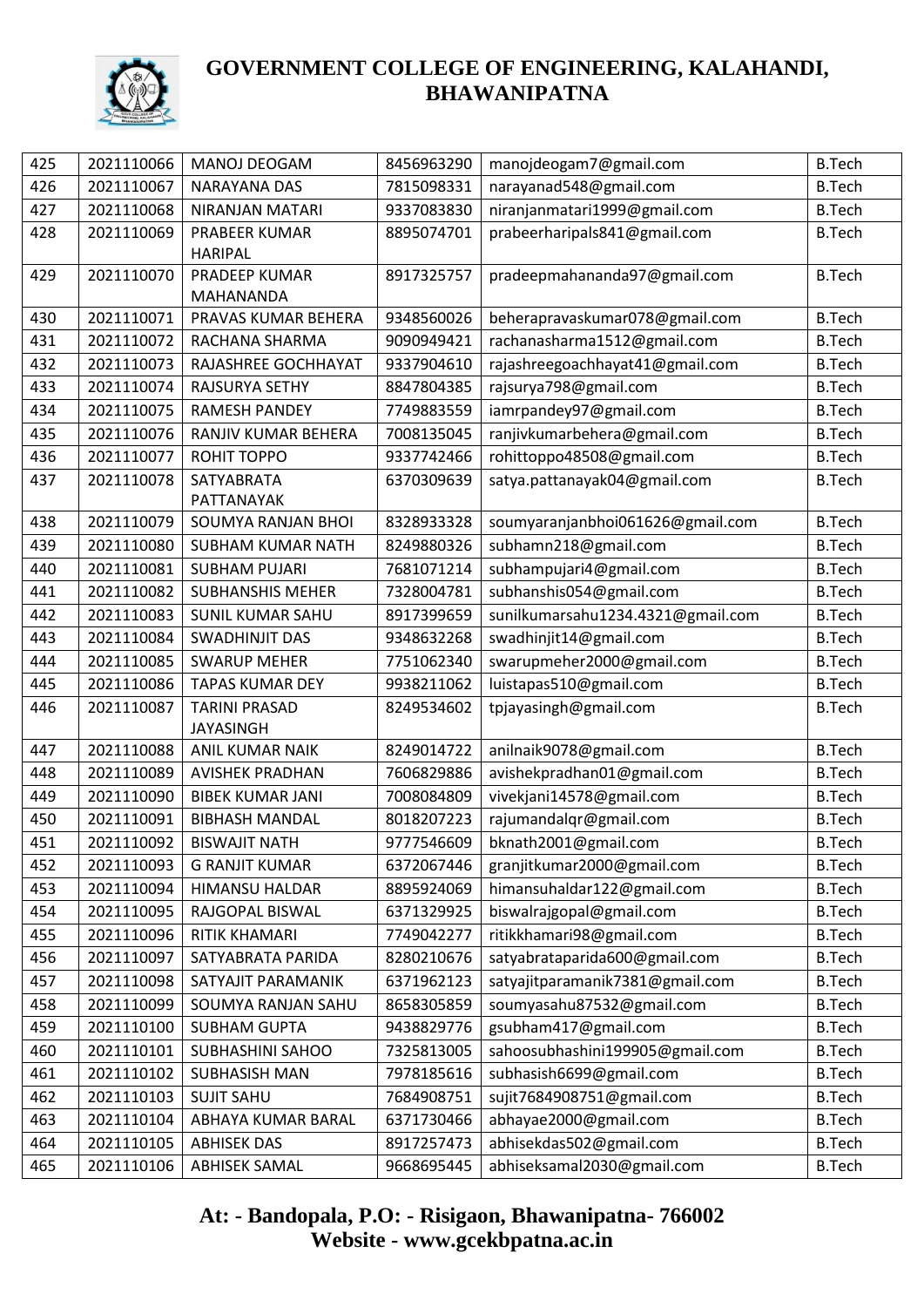

| 466 | 2021110107 | <b>ANANDI TOPPO</b>                   | 9078064021 | ananditoppo.at1999@gmail.com       | <b>B.Tech</b> |
|-----|------------|---------------------------------------|------------|------------------------------------|---------------|
| 467 | 2021110108 | ANKIT KUMAR BISWAL                    | 7978062240 | ankitkumarbiswal@gmail.com         | <b>B.Tech</b> |
| 468 | 2021110109 | ANUBHAB ORAM                          | 7750908831 | anubhab.lakram@gmail.com           | <b>B.Tech</b> |
| 469 | 2021110110 | <b>ASHRIBAD SAHOO</b>                 | 8280064050 | ashribad2000@gmail.com             | <b>B.Tech</b> |
| 470 | 2021110111 | <b>ASHUTOSH RANA</b>                  | 6370021832 | ashutosh1782singh@gmail.com        | <b>B.Tech</b> |
|     |            | PRATAP SINGH                          |            |                                    |               |
| 471 | 2021110112 | <b>BABUL BISOYI</b>                   | 7894229804 | babulbisoyi111@gmail.com           | <b>B.Tech</b> |
| 472 | 2021110113 | <b>BAIDYANATH BAGH</b>                | 9777900406 | baidaynathbagh2017@gmail.com       | <b>B.Tech</b> |
| 473 | 2021110114 | <b>BHABANI BHUSANA</b>                | 9938951462 | bhabanibhusan502@gmail.com         | <b>B.Tech</b> |
|     |            | <b>SUBUDHI</b>                        |            |                                    |               |
| 474 | 2021110115 | <b>BIKASH JENA</b>                    | 8637236742 | bikashjena218@gmail.com            | <b>B.Tech</b> |
| 475 | 2021110116 | <b>BIKASH KUMAR SAHOO</b>             | 9556499400 | bikashsahoo.jp@gmail.com           | <b>B.Tech</b> |
| 476 | 2021110117 | <b>BISWAJIT BISWAL</b>                | 7077005570 | biswajitbiswal076@gmail.com        | <b>B.Tech</b> |
| 477 | 2021110118 | <b>BISWAJIT MAJHI</b>                 | 8637288783 | debu943854@gmail.com               | <b>B.Tech</b> |
| 478 | 2021110119 | <b>BISWARANJAN DAS</b>                | 7064229796 | biswaranjand65@gmail.com           | <b>B.Tech</b> |
| 479 | 2021110120 | <b>CHANDAN KUMAR</b>                  | 7608011824 | chandanmajhi123@gmail.com          | <b>B.Tech</b> |
| 480 | 2021110121 | <b>MANJHI</b><br><b>CHANDAN KUMAR</b> | 7787075998 | chandansahoo9885@gmail.com         | <b>B.Tech</b> |
|     |            | SAHOO                                 |            |                                    |               |
| 481 | 2021110122 | CHANDRAKANTA PANDA                    | 7873452502 | pandachandrakanta100@gmail.com     | <b>B.Tech</b> |
| 482 | 2021110123 | CHINMAYA                              | 9178853556 | brahmamishra46@gmail.com           | <b>B.Tech</b> |
|     |            | <b>BRAHMADARSHI MISHRA</b>            |            |                                    |               |
| 483 | 2021110124 | CHINTALAPUDI CHANDU                   | 7326856674 | chintalapudichandu20@gmail.com     | <b>B.Tech</b> |
| 484 | 2021110126 | <b>DEBIPRASAD DAS</b>                 | 7504069300 | debiprasaddas712@gmail.com         | <b>B.Tech</b> |
| 485 | 2021110127 | DIPTIRANJAN ROUT                      | 6371276263 | droutbdk999@gmail.com              | <b>B.Tech</b> |
| 486 | 2021110128 | <b>FAKIRMOHAN BHUYAN</b>              | 6370379210 | fakirmohanbhuyan5@gmail.com        | <b>B.Tech</b> |
| 487 | 2021110129 | <b>GOBIND CHANDRA</b>                 | 8144282948 | dgobind143@gmail.com               | <b>B.Tech</b> |
|     |            | <b>SUNDI</b>                          |            |                                    |               |
| 488 | 2021110130 | HIMANSHU SHEKHAR                      | 7008672394 | himanshu786she@gmail.com           | <b>B.Tech</b> |
|     |            | <b>MOHANTA</b>                        |            |                                    |               |
| 489 | 2021110131 | JAGADISH JATIN DAS                    | 7978538895 | jagadishjatin9050das@gmail.com     | <b>B.Tech</b> |
| 490 | 2021110132 | <b>JANMEJOY BARAL</b>                 | 9337981264 | janmejoybaral27@gmail.com          | <b>B.Tech</b> |
| 491 | 2021110133 | <b>JOGESWAR HANTAL</b>                | 7008609463 | jogeswarhantal1998@gmail.com       | <b>B.Tech</b> |
| 492 | 2021110134 | <b>JOYESH LENKA</b>                   | 9938979184 | joyeshlenka135@gmail.com           | <b>B.Tech</b> |
| 493 | 2021110135 | <b>KANHU CHARAN</b>                   | 6370235827 | kanhpattnayak622@gmail.com         | <b>B.Tech</b> |
| 494 | 2021110136 | PATTNAYAK<br>KHUSIRAM RANA            | 8457015574 | khusiramrana1998@gmail.com         | <b>B.Tech</b> |
| 495 | 2021110137 | LINGARAJ PRADHAN                      | 8328818321 | lingarajpradhan258@gmail.com       | <b>B.Tech</b> |
| 496 | 2021110138 | <b>MANASH RANJAN</b>                  | 9861302940 | manashranjanbehera668@gmail.com    | <b>B.Tech</b> |
|     |            | <b>BEHERA</b>                         |            |                                    |               |
| 497 | 2021110139 | MD IRFAN SIDDIQUEE                    | 7381545358 | mohammadirfansiddiquee@gmail.com   | <b>B.Tech</b> |
| 498 | 2021110140 | MOHAMMED                              | 8895088558 | mohammedehetesham1997@gmail.com    | <b>B.Tech</b> |
|     |            | EHETESHAM HABIBI                      |            |                                    |               |
| 499 | 2021110141 | MONALISA RESHMARANI                   | 9078670277 | monalisareshmaranidehuri@gmail.com | <b>B.Tech</b> |
|     |            | <b>DEHURI</b>                         |            |                                    |               |
| 500 | 2021110142 | NARENDRA KUMAR                        | 6372684886 | samirsahu573@gmail.com             | <b>B.Tech</b> |
|     |            | SAHU                                  |            |                                    |               |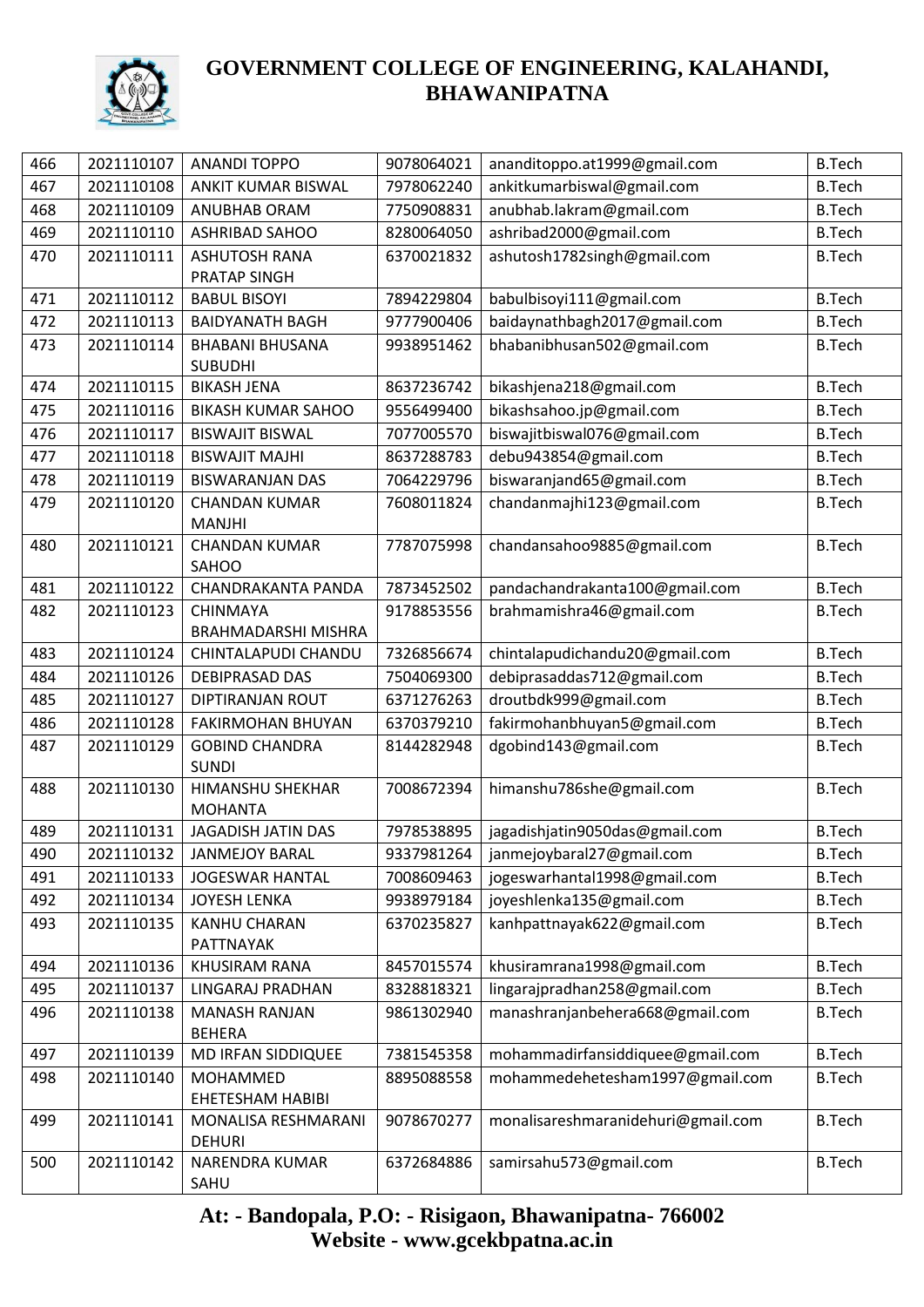

| 501 | 2021110143 | NIMUEL NANDA                    | 7846873035 | nimuelnanda30@gmail.com              | <b>B.Tech</b> |
|-----|------------|---------------------------------|------------|--------------------------------------|---------------|
| 502 | 2021110144 | NIRMALA KUMAR                   | 9348859841 | sahoonirmal15@gmail.com              | <b>B.Tech</b> |
|     |            | SAHOO                           |            |                                      |               |
| 503 | 2021110145 | PRATYUSH KUMAR ROUT             | 6370981511 | pratyush745a@gmail.com               | <b>B.Tech</b> |
| 504 | 2021110146 | PRITAM KUMAR PADHY              | 9090290553 | ppp14956@gmail.com                   | <b>B.Tech</b> |
| 505 | 2021110147 | PRITESH BARKEY                  | 7749889559 | priteshbarkey02@gmail.com            | <b>B.Tech</b> |
| 506 | 2021110148 | PRIYANKA LENKA                  | 7008906613 | lenkapriyanka20007@gmail.com         | <b>B.Tech</b> |
| 507 | 2021110149 | PURUSHOTTAM PRASAD              | 8917210782 | pp1234purushottamprasad@gmail.com    | <b>B.Tech</b> |
| 508 | 2021110150 | RABINDRANATH DALAI              | 9337389325 | rabindradalai9078@gmail.com          | <b>B.Tech</b> |
| 509 | 2021110151 | RAJESH KUMAR PARIDA             | 9692494732 | rajeshkumar9692494732@gmail.com      | <b>B.Tech</b> |
| 510 | 2021110152 | RAJKARAN NAYAK                  | 9348301963 | nayakrajkaran49@gmail.com            | <b>B.Tech</b> |
| 511 | 2021110153 | RAMESH CHAMPATI                 | 9777014186 | champatiramesh15@gmail.com           | <b>B.Tech</b> |
| 512 | 2021110154 | <b>RANJAN PATRA</b>             | 9337053509 | ranjanpatra464668g@gmail.com         | <b>B.Tech</b> |
| 513 | 2021110155 | RIDDHI RANJAN NANDA             | 8249415020 | ridnanda1199@gmail.com               | <b>B.Tech</b> |
| 514 | 2021110156 | RITTA RAJESH                    | 8780089974 | rajeshritta123@gmail.com             | <b>B.Tech</b> |
| 515 | 2021110157 | RONIT CYPRIAN EKKA              | 9309869637 | ronitminz21@gmail.com                | <b>B.Tech</b> |
| 516 | 2021110158 | SAILAJA SANKAR NANDA            | 8327711497 | sailajasankar12nanda@gmail.com       | <b>B.Tech</b> |
| 517 | 2021110159 | <b>SAMBIT KUMAR</b>             | 8457074377 | maharathysambit92@gmail.com          | <b>B.Tech</b> |
|     |            | <b>MAHARATHY</b>                |            |                                      |               |
| 518 | 2021110160 | SAMIR KUMAR DWIBEDI             | 8249388926 | samirdwibedi420@gmail.com            | <b>B.Tech</b> |
| 519 | 2021110161 | <b>SANDEEP RATH</b>             | 8338968935 | princesandeep2606@gmail.com          | <b>B.Tech</b> |
| 520 | 2021110162 | SANDHYARANI KUNDU               | 7855041242 | kundusandhyarani2@gmail.com          | <b>B.Tech</b> |
| 521 | 2021110163 | SANJAY KUMAR SAHOO              | 8249993587 | sanjaysahoosanu@gmail.com            | <b>B.Tech</b> |
| 522 | 2021110164 | SANJAY KUMAR SINGH              | 7978447659 | singhsanjaybpd@gmail.com             | <b>B.Tech</b> |
| 523 | 2021110165 | SARATHI PRASAD DAS              | 6371077376 | sarathiprasaddas@gmail.com           | <b>B.Tech</b> |
| 524 | 2021110166 | <b>SAROJ PARIDA</b>             | 6370033209 | paridasaroj977@gmail.com             | <b>B.Tech</b> |
| 525 | 2021110167 | <b>SATISH SORENG</b>            | 9337795616 | sorengsatish33@gmail.com             | <b>B.Tech</b> |
| 526 | 2021110168 | SATYA PRAKASH BEHERA            | 6371029272 | satyaprakash200012@gmail.com         | <b>B.Tech</b> |
| 527 | 2021110169 | SATYABAN KOPE                   | 9668998719 | satyabankope@gmail.com               | <b>B.Tech</b> |
| 528 | 2021110170 | SHAKTI KUMAR NAYAK              | 7873400765 | nayakshaktikumar@gmail.com           | <b>B.Tech</b> |
| 529 | 2021110171 | <b>SMARAK DAS</b>               |            | 6370959715   smarak05.das@gmail.com  | <b>B.Tech</b> |
| 530 | 2021110172 | <b>SOHAGI SOREN</b>             | 9348440024 | sorensohagi123@gmail.com             | <b>B.Tech</b> |
| 531 | 2021110173 | <b>SRIRAM LENKA</b>             | 7205180299 | sriramlenka19@gmail.com              | <b>B.Tech</b> |
| 532 | 2021110174 | <b>SUBRAT PARIDA</b>            | 9337022962 | paridasubrat867@gmail.com            | <b>B.Tech</b> |
| 533 | 2021110175 | SUDEEP SAHOO                    | 8328867894 | sahoosudeep60@gmail.com              | <b>B.Tech</b> |
| 534 | 2021110176 | <b>SUKESH HEMBRAM</b>           | 6371062027 | sukeshhembram50@gmail.com            | <b>B.Tech</b> |
| 535 | 2021110177 | <b>SURESH KUMAR PAL</b>         | 7008352728 | palberu234567@gmail.com              | <b>B.Tech</b> |
| 536 | 2021110179 | <b>TIKU MEHER</b>               | 7789091717 | tikumeher2000@gmail.com              | <b>B.Tech</b> |
| 537 | 2021110180 | <b>TINKALA MOHANTY</b>          | 6372346292 | tinkalmohanty999@gmail.com           | <b>B.Tech</b> |
| 538 | 2021110182 | <b>BICHITRA MOHAPATRA</b>       | 9348218486 | mohapatrabichitra1997@gmail.com      | <b>B.Tech</b> |
| 539 | 2021110183 | <b>CHINMAY KUMAR</b>            | 9348350793 | chinmaykumarmohapatra08357@gmail.com | <b>B.Tech</b> |
|     |            | <b>MOHAPATRA</b>                |            |                                      |               |
| 540 | 2021110184 | <b>VEDOTPANNA DAS</b>           | 9348909562 | vedotpannadas05@gmail.com            | <b>B.Tech</b> |
| 541 | 2021110185 | <b>TUSHAR KANTA</b><br>MAHALING | 7894064521 | tusharmahaling123@gmail.com          | <b>B.Tech</b> |
|     |            |                                 |            |                                      |               |